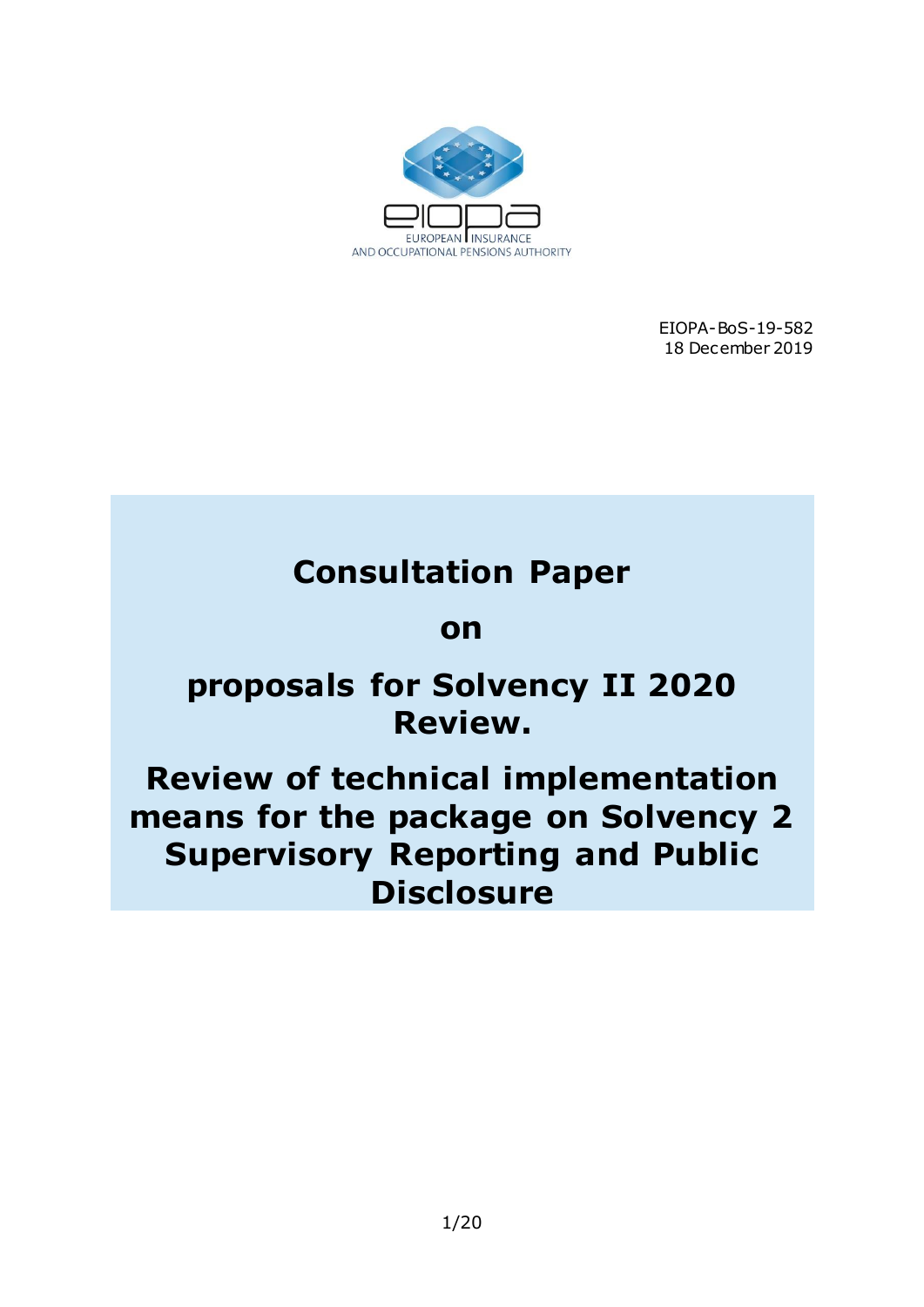## **Responding to this paper**

EIOPA welcomes comments on the Consultation Package on Solvency II 2020 Review for Supervisory Reporting and Public Disclosure.

Comments are most helpful if they:

- respond to the question stated, where applicable;
- contain a clear rationale; and
- describe any alternatives EIOPA should consider.

Please submit your comments to EIOPA by 20 of April 2020 responding to the questions in the survey provided at the following link:

#### [\[Link to EU Survey\]](https://ec.europa.eu/eusurvey/runner/Consultation_on_Review_of_Solvency2_technical_implementation_means)

Contributions not provided using the survey or submitted after the deadline will not be considered.

### **Publication of responses**

Contributions received will be published on EIOPA's public website unless you request otherwise in the respective field in the template for comments. A standard confidentiality statement in an email message will not be treated as a request for non-disclosure.

Please note that EIOPA is subject to Regulation (EC) No 1049/2001 regarding public access to documents and EIOPA's rules on public access to documents.<sup>1</sup>

Contributions will be made available at the end of the public consultation period.

## **Data protection**

Please note that personal contact details (such as name of individuals, email addresses and phone numbers) will not be published. They will only be used to request clarifications if necessary on the information supplied. EIOPA, as a European Authority, will process any personal data in line with Regulation (EC) No 45/2001 on the protection of the individuals with regards to the processing of personal data by the Community institutions and bodies and on the free movement of such data. More information on data protection can be found at <https://eiopa.europa.eu/> under the heading 'Legal notice'.

<sup>1</sup> <sup>1</sup> Public Access to Documents (See link:

[https://eiopa.europa.eu/Pages/SearchResults.aspx?k=filename:Public](https://eiopa.europa.eu/Pages/SearchResults.aspx?k=filename:Public-Access-(EIOPA-MB-11-051).pdf) -Access-(EIOPA-[MB-11-051\).pdf\)](https://eiopa.europa.eu/Pages/SearchResults.aspx?k=filename:Public-Access-(EIOPA-MB-11-051).pdf).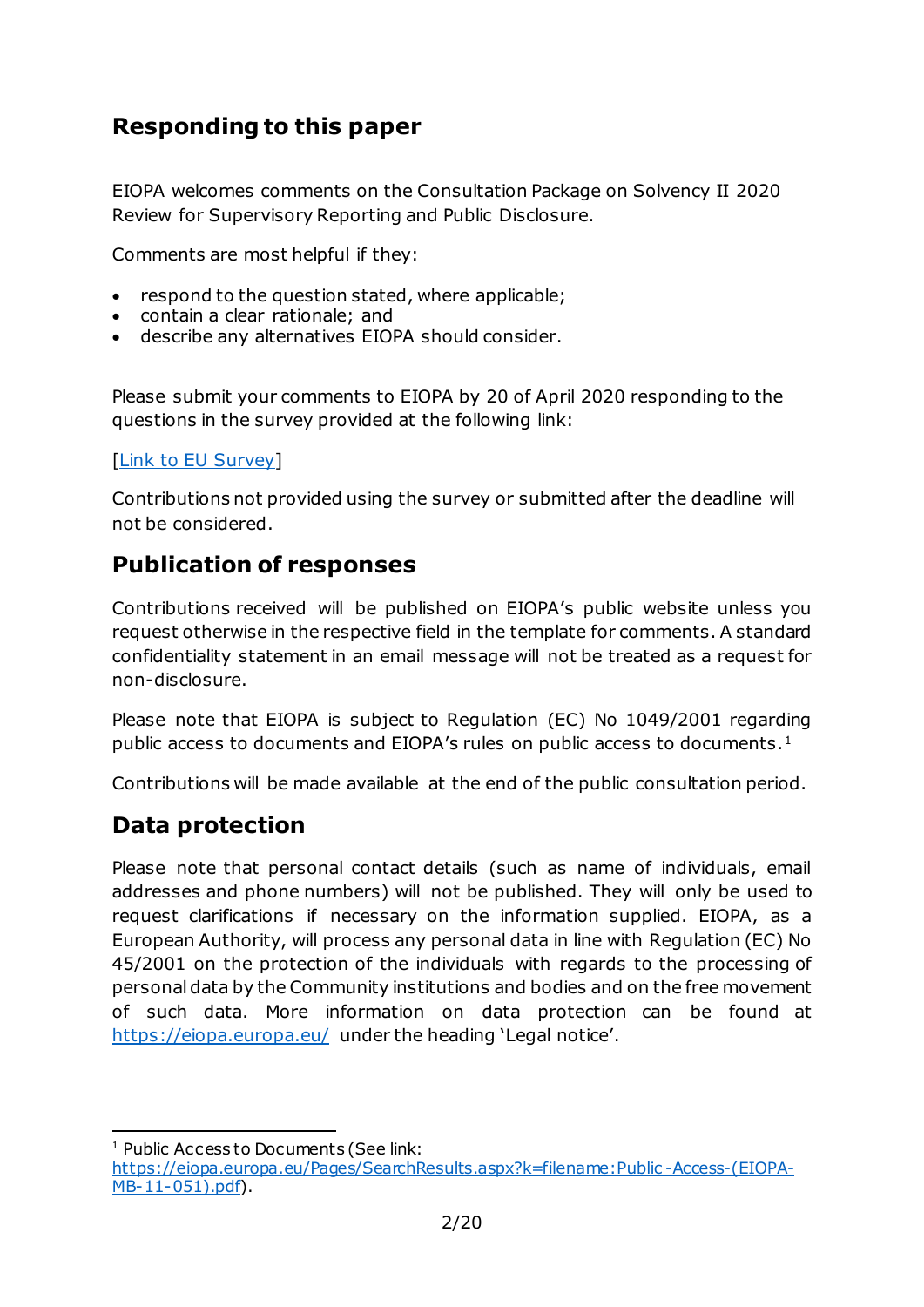## **Consultation Paper Overview & Next Steps**

## **Context**

- 1. EIOPA received on 11 February 2019 the Call for Advice of the European Commission on the review of Directive 2009/138/EC2 (Solvency II).<sup>3</sup> The Call for Advice covers a broad variety of topics, including all topics that EIOPA has already started to work on, such as supervisory reporting and public disclosure.
- 2. EIOPA will respond to the Call for Advice in the form of an EIOPA Opinion the Solvency II Opinion – which will also include a holistic impact assessment. The Solvency II Opinion will be published for consultation in Q4 2019.
- 3. EIOPA decided to integrate in the 2020 review in addition to [wave 1](https://eiopa.europa.eu/Pages/Consultations/Call-for-Input-on-Solvency-II-Reporting-and-Disclosure-Review-2020-deadline-21-February-2019.aspx) and [wave](https://eiopa.europa.eu/Pages/Consultation-Paper-on-the-Opinion-on-the-2020-review-of-Solvency-II.aspx)  [2](https://eiopa.europa.eu/Pages/Consultation-Paper-on-the-Opinion-on-the-2020-review-of-Solvency-II.aspx) (also) the technical implementation means into the Solvency II 2020 review package, to ensure that it covers the entire reporting processes. However, the means of implementation (DPM and XBRL) are not addressed within the legal framework, i.e. are not mandated by the legal acts where only "digital format" is required for reporting and disclosure. The EIOPA technical means are normally addressed mainly via EIOPA's BoS decisions and the regular publication of technical artefacts and documents (Annotated templates, XBRL taxonomy, governance, etc.).
- 4. However, during this consultation process EIOPA will consider if for the narrative reports, i.e. the SFCR and RSR, more details on the type of digital format should be reflected in the legislation (level 2) or the EIOPA Guidelines on reporting and public disclosure".
- 5. The review of the technical means for the supervisory reporting are thought in particular for Solvency 2 but in order to keep the current harmonisation (single dictionary, taxonomy, etc.) any review will also be applied by analogy to the EIOPA Pension Funds.
- 6. EIOPA aims to improve the efficiency and effectiveness of the reporting and disclosure framework, thereby reducing the costs associated to the processes. In this context, EIOPA proposals in this technical area contribute further to the proportionality and cost efficiency the framework.

<sup>1</sup> <sup>2</sup> Directive 2009/138/EC of the European Parliament and of the Council of 25 November 2009 on the taking-up and pursuit of the business of Insurance and Reinsurance (Solvency II), OJ L 335, 17.12.2009, p. 1.

<sup>&</sup>lt;sup>3</sup> See [here](https://ec.europa.eu/info/sites/info/files/business_economy_euro/banking_and_finance/documents/190211-request-eiopa-technical-advice-review-solvency-2.pdf) the Request to EIOPA for Technical advice on the Review of the Solvency II Directive.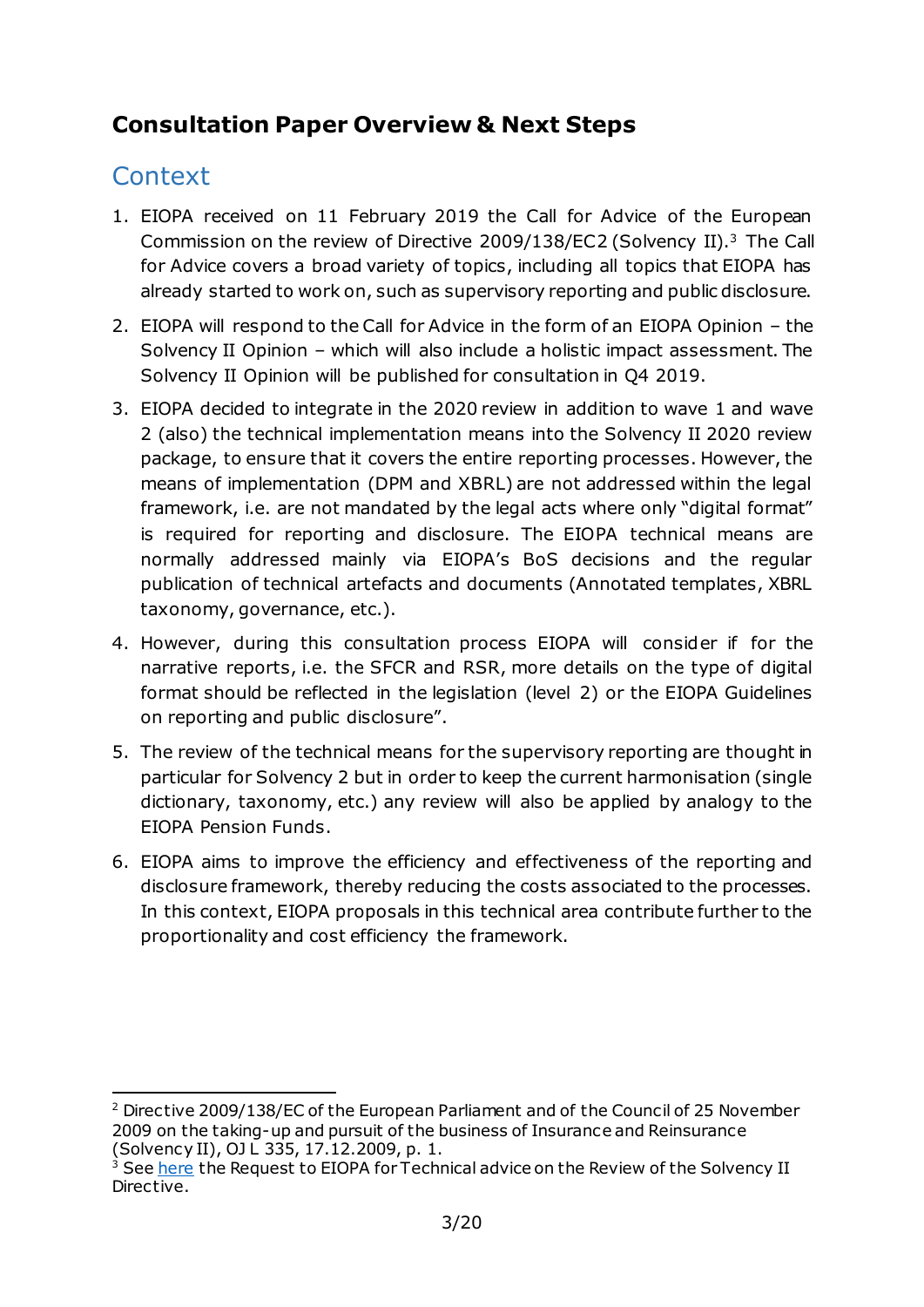## Extract from the Call for Advice

#### **3.15. Reporting and disclosure**

EIOPA is asked to assess, taking into account stakeholders' feedback to the Commission public consultation on fitness check on supervisory reporting: the ongoing appropriateness of the requirements related to reporting and disclosure, in light of supervisors' and other stakeholders' experience; whether the volume, frequency and deadlines of supervisory reporting and public disclosure are appropriate and proportionate, and whether the existing exemption requirements are sufficient to ensure proportionate application to small undertakings.

## **Scope**

- 7. This document aims to review the technical means in particular within the scope of:
	- The BoS governance process for XBRL taxonomies development and publication;
	- The business and technical validations, including its definition and documentation, its deactivation process and its tolerance mechanism;
	- Taxonomy architecture, EIOPA's taxonomy tooling and its deliverables;
	- The improvement of the accessibility and reachability of the public disclosure data. Including its standardisation as machine readable and promoting the accessibility/reachability of the reports.
- 8. This part of the work should also be subject to specialised consultation. In this regard, the details of the technical proposals included in this document will be subject to further consultation, including "meet-the-market" events at a later stage.

## Relevant legal and technical provisions

- 9. The legal provision in place to take into account for this consultation are:
	- Directive 2009/138/EC (Solvency II Directive), in particular articles 35 and 254 for supervisory reporting and articles 51, 53 to 56 and 256 for public disclosure;
	- Commission Delegated Regulation (EU) 2015/35, in particular Chapter XII of Title I and Chapter V of Title II for public disclosure and Chapter XIII of Title I and Chapter VI of Title II for regular supervisory reporting;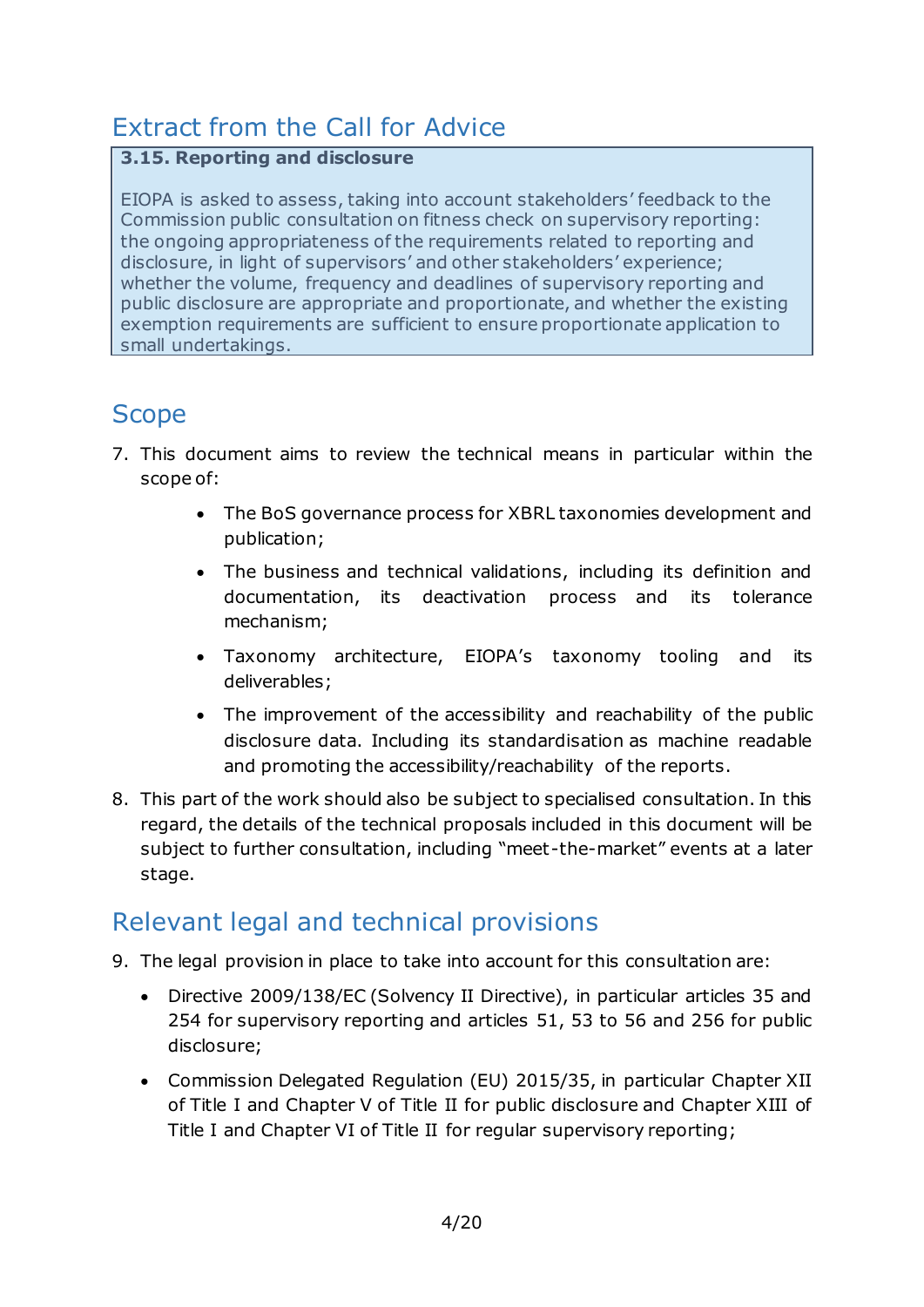- Commission Implementing Regulation 2015/2450 (EU) and following amendments (2016/1868; 2017/2189; 2018/1844)
- Commission Implementing Regulation 2015/2452 (EU) and following amendments and (2017/2190; 2018/1842)

10.Under the other relevant regulatory framework the following needs to be considered:

- EIOPA Guidelines on Reporting and Disclosure;
- EIOPA Guidelines on Financial Stability Reporting;
- EIOPA Guidelines on supervision of Third Countries Branches;
- Regulation (EU) No 1374/2014 of the European Central Bank of 28 November 2014 on statistical reporting requirements for insurance corporations (ECB/2014/50).
- Guideline (EU) 2016/450 of the European Central Bank of 4 December 2015 amending Guideline ECB/2014/15 on monetary and financial statistics (ECB/2015/44).
- 11.Under Technical documents background all documents related with the EIOPA taxonomy in general and available [here](https://www.eiopa.europa.eu/tools-and-data/supervisory-reporting-dpm-and-xbrl_en) are relevant and in particular:
	- o The Governance of Taxonomy Releases
	- o The DPM Dictionary and Annotated Templates
	- o The XBRL Taxonomy
	- o The XBRL filing rules
	- o The DPM database
	- o The List of validations and the List of known issues
	- o The validation syntax

## Stakeholders feedback

- 12. Specific points discussed in this document have been raised by stakeholders during the regular dialogue and as part of the Call for Input performed by EIOPA.
- 13.Some of their concerns with regards to the technical implementation means of the regulatory reporting relating to the taxonomy governance process and implementation of/modification to validation rules are are listed below.
	- The EIOPA's Public Working Document (PWD) should be published a bit earlier, e.g. in April, if possible;
	- It would be beneficial, keeping the length of the PWD public consultation (i.e. 1 month), to publish the final taxonomy earlier (i.e. in June at the latest and before the summer holiday period);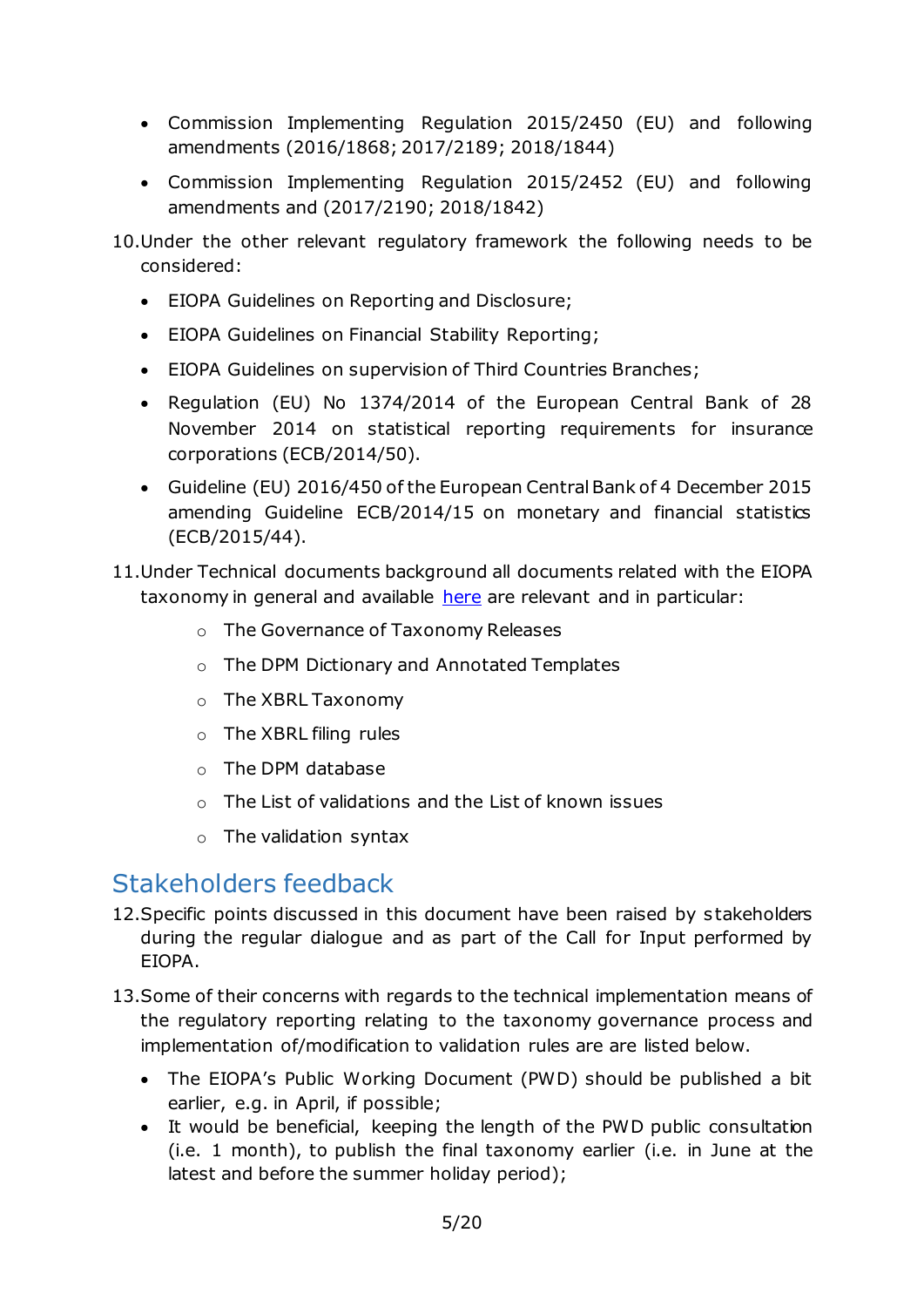- Having access to the content of the draft PWD as early as possible and before the public consultation starts;
- Removal of the corrective releases and the formalisation process for hot fix releases. However, the hotfixes should be programmed for earlier so that they would not fall in the middle of fast close and / or production processes;
- The several hundreds of validations, operating both within and between the templates, that all have to be fulfilled before the report can be submitted generate costs;
- The validations can be useful to detect errors in the reporting, but they are problematic for several reasons. For example, the fact they are very sensitive to rounding is especially problematic for cross validations between different templates. A lot of unnecessary work could be avoided, without affecting the quality of the reporting, if validations could accept some deviations, for example a 10 Euro limit. This would eliminate the need for small adjustments that often lead to other, additional adjustments elsewhere;
- Regular updates to the Solvency II taxonomy and associated validations require significant effort to implement;
- Validations are often subsequently withdrawn where the industry points out errors or inconsistencies;
- Further improvements can be achieved if plausibility checks are included;
- The best way to improve data quality is to add consistency checks within a report and between reports. Moreover, checks between different reporting periods could be added;
- Include additional validations by NCAs in the EIOPA XBRL taxonomy in order to speed up the validation process for undertakings. To ensure the necessary quality of data, the recipients of the templates apply validation rules. As well as NCAs, recipients include EIOPA, ECB and national banks, e.g. We advocate a comprehensive single validation process to include requirements of national central banks;
- To ensure that EIOPA Taxonomy validations and Filing Rules are not modified at national level;
- There is no uniform approach on how to deal with non-blocking validations when non-blocking anomalies are detected. One possible solution could be for example to have a harmonized EU-wide approach;
- Since systems are now already set, the taxonomy should remain the same, while thresholds for submission could be re-thought in order to be more efficient and increase simplification, if the requested information are not material for the undertakings and the costs related to this disclosure exceed the benefit even for NSAs;
- Subsequent to submission of data, challenges arise in view of questions or resubmission requests by the supervisory authority. For example, if a resubmission of a report is requested after a new version of the XBRL taxonomy is implemented but the report has been submitted using the previous version, the undertaking has to restore the older version or has to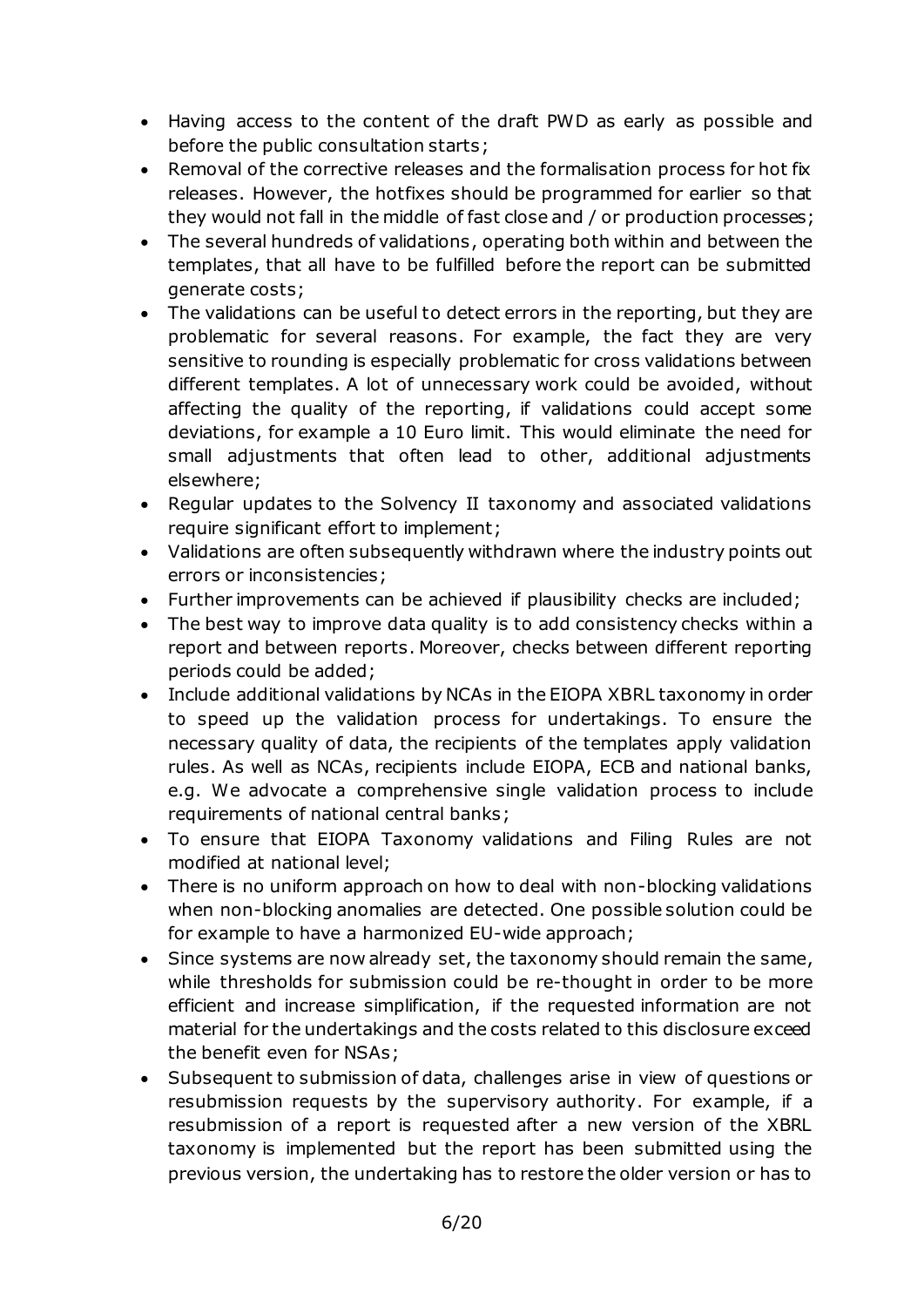maintain both versions in order to comply with the request. Both alternatives are cumbersome and create additional complexity and effort ;

- Adding more and more validations could not ensure that the data submitted is fully correct. Undertakings rely on different sources of information when populating the QRTs; if the information provided by those sources is not correct, undertakings do not have any means to identify the errors and mistakes;
- In the short term, members consider that the integration of internal reporting systems to that which creates the XBRL file is likely to be the focus. There is some reluctance to changing complex processes, which have been proven to work effectively over the past few years. In the long term, members recognise that it may be possible for direct data feeds to the local regulator, similar to the approach that HMRC in the UK is beginning to use for tax related information;
- T4U was a useful instrument to check data in xbrl files. An xbrl converter provided by EIOPA would be useful. An even faster delivery of the QRTs is not possible;
- Greater use of ICT would be helpful in view of the feedback or resubmission requests regarding submitted reports. Currently, feedback on the narrative reports is often received by post and questions on the QRT are received by email. This can be burdensome as the feedback or question is not directly linked to the data concerned;
- Cost advantage could be achieved if data which have to be submitted to different recipients would only be uploaded once and were then centrally validated and subsequently distributed to the recipients. This also applies in cases where the same information has to be reported by several undertakings. For EXAMPLE, the data for look-through of investment funds, which have to be reported in S.06.03, could be centrally provided by the fund managers instead of being reported separately by each insurance company which invests in the funds. The current procedure is highly inefficient especially for mutual funds which are open to the public;
- The main problem is that the feedback given by the local authorities after the upload of XBRL files is very difficult to read and to analyse. Possible improvements could be: The feedback should show the rows/columns where the error occurs; there should be a more clear description of the validation errors.

## Governance process for XBRL Taxonomies development and publication

14.The current EIOPA BoS Governance of Taxonomies defines the processes and schedule of the taxonomy releases (including validations). The taxonomy governance has proven to be very useful providing a clear calendar of taxonomy updates to all the stakeholders, helping them to plan the activities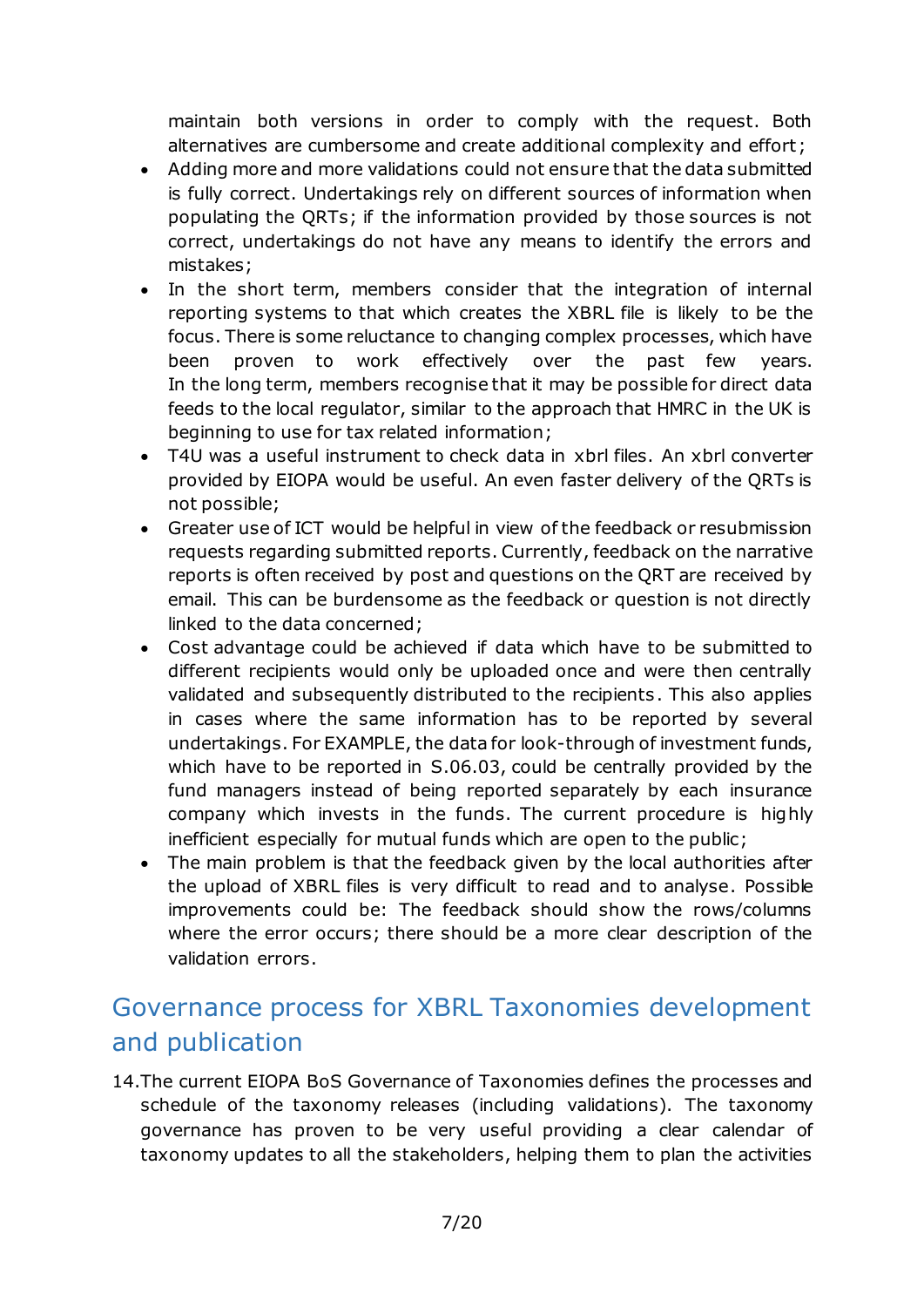and resources. There are however certain aspects which could be further improved.

Delivery of two PWDs, one attached to the Business Public Consultation and other following the final business requirements agreed after the Public Consultation

- 15.The experience shows that the feedback received for the current Taxonomy PWD (1 June-30 June) frequently goes beyond the purely technical level often spotting issues or improvements in the business package itself. However the business package should have been reviewed before, during the Public Consultation of ITS amendments. Sometimes these business feedback is significant and may be too late to incorporate them in the final draft ITS submitted to COM.
- 16.On the other side, as the changes after the public consultation can only be made public after BoS approval, when the PWD is published on 1 June the changes coming from the public consultation are not reflected and they are only incorporated in the final taxonomy version in July without a proper technical public review.
- 17.In order to avoid this two issues EIOPA suggest running two Taxonomy PWDs processes. One attached to the business public consultation, and other, once the outcomes of the public consultation are decided and covering only the technical implementation.
- 18.The inclusion of this second PWDs should reduce the risk of identifying business changes in the taxonomy PWD2 that lead to business changes being implemented directly in the final taxonomy. At same time it would leave to the taxonomy users (NCAs and undertakings) the freedom to participate or not the testing/implementation of either PWD processes.
- 19.Alternatively the process would remain as today but with an anticipation of the publication for 1 June.
	- a) Question: Are you in favour of the idea of running two subsequent taxonomy PWD processes: PWD1 attached to the business public consultation to facilitate the business review, and later the taxonomy PWD2 when the original business public consultation outcomes (final amendments) are approved? Otherwise could you explain your reasons and/or other improvements on this processes?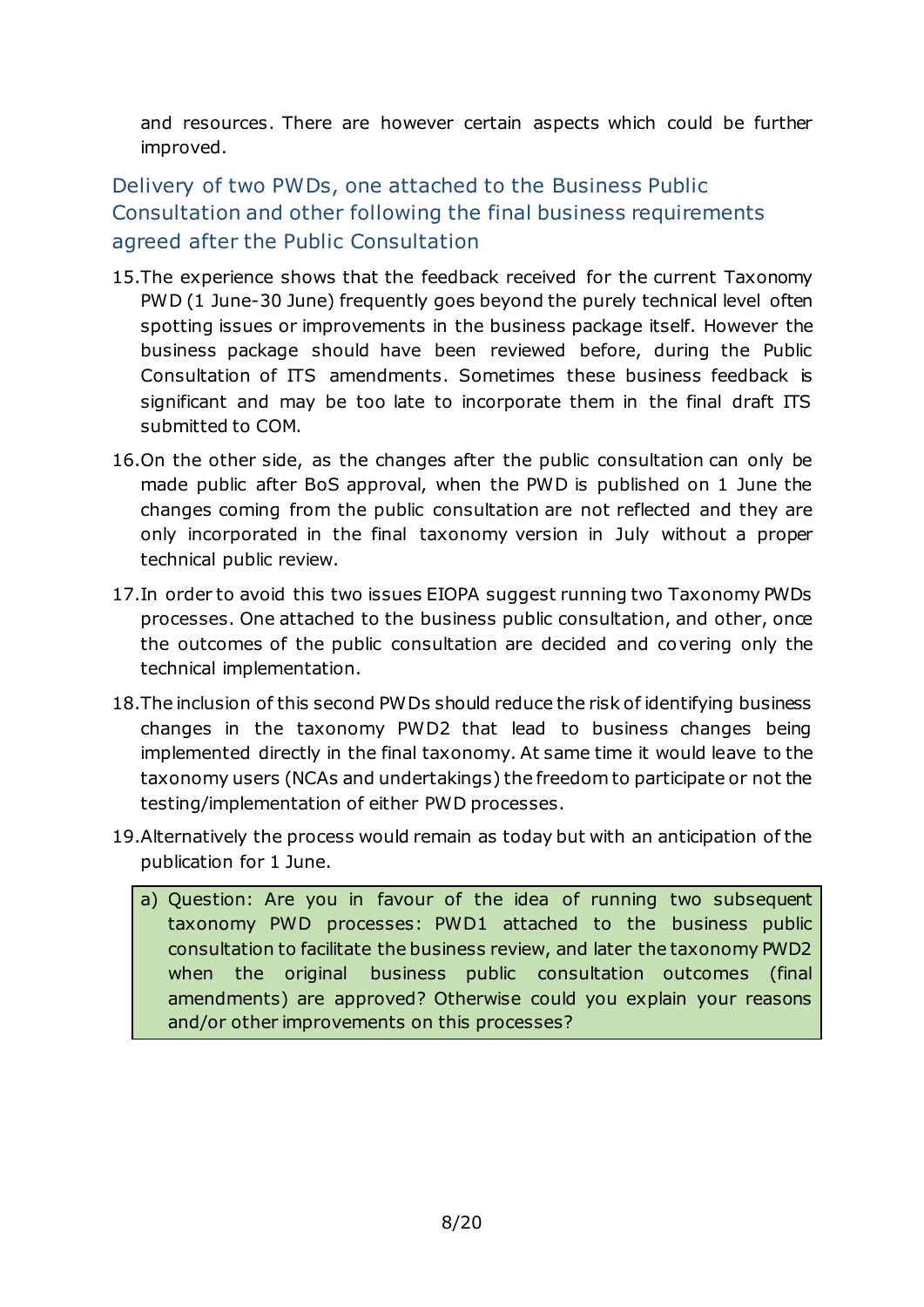Increase the taxonomy preparation time and applying a step-bystep approach on validations. Delivery of final version of Taxonomy by 1 June including all reporting templates/instructions (without validations) and by 15 July delivering the validations package

- 20.EIOPA has received feedback that anticipating the publication of the yearly taxonomy (increasing the preparation time) would be beneficial. EIOPA believes that currently, after the first years of implementation, the timeline of legislative changes that could originate ITS amendments are random and depend on many factors external to EIOPA. Therefore, as the release of the taxonomy is fixed EIOPA believes it is possible to start the ITS legislative amendments before and be able to publish the final taxonomy by 1 June (6 weeks before the current timeline of 15 July).
- 21.Additionally EIOPA would like to highlight that during the taxonomy production process, two tracks are run in parallel and have impact on each other:
	- the amendments to the reporting templates and business instructions, and
	- correcting existing and adding new validations.
- 22.This results in potential inconsistencies between one and the other due to the increase of the risk of having mistakes in the implementation of new validations while the templates are being also updated (where last minutes change in templates require last minute change in validations).
- 23.Therefore EIOPA believes that a step-by-step approach would be the best to increase preparation time and to reduce the likelihood of errors on validations. With this approach the final version of taxonomy with the tables is delivered first (1 June) and then, at the later stage (e.g. after 6 weeks) EIOPA publishes the validations package (15 July). This should increase the quality of the validations reducing the number of deactivations or potential corrections in subsequent releases (November correction of non-working validations – see next section).
	- b) Question: Are you in favour of a step-by-step approach for the taxonomy final release, where the first final version of the taxonomy is published earlier than today but doesn't include the validations, which are added at a later stage? Otherwise please explain your reasons

Correcting non-working validations by 1 November. Understanding the real feedback timelines of the feedback received by EIOPA.

24.Experience shows that during the PWD taxonomy review period, majority of the useful feedback is provided by a relatively small number of sources (around 5 undertakings, 15 software providers and a few NCAs). After this period, it is typically between September and November, when a second and larger wave of testing is being performed, when relevant issues are detected and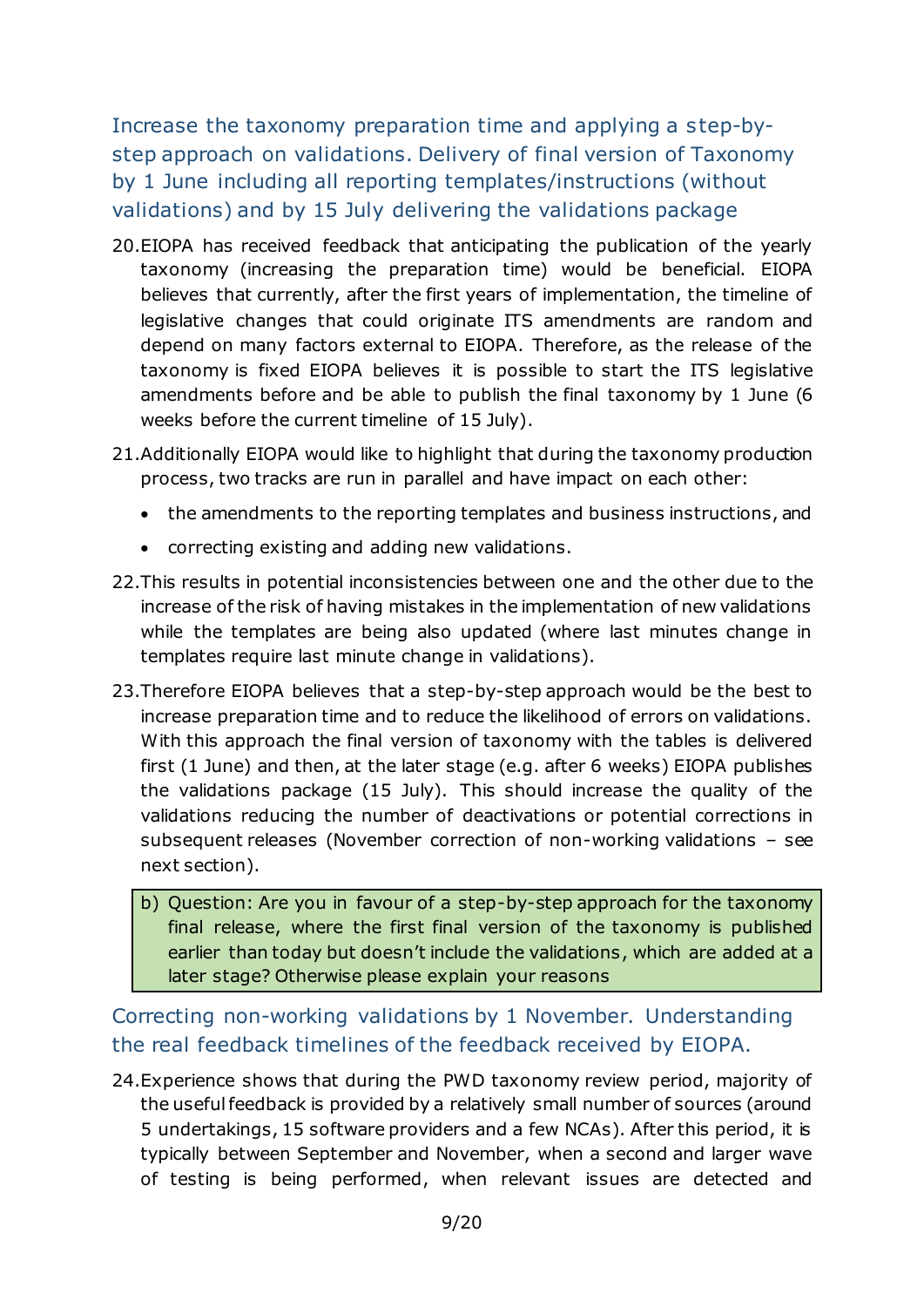communicated to EIOPA. In particular the related to non-working validations is typically arriving at this stage.

- 25.Therefore, it seemed reasonable to correct the non-working validations in an early November light hot-fix release to ensure proper implementation of data quality checks, and therefore reducing the number of (late) resubmissions requested by NCAs.
- 26. This light hotfix update of the adaptive release by November  $1<sup>st</sup>$  was actually delivered by EIOPA in the past few years. It is considered to have a minor impact on reporting systems as consist only in the fixing of the non-working validations, maintaining the core taxonomy unchanged. Technically such hotfix is "XBRL instance backwards compatible" which means that incorrect filings are detected more efficiently (therefore requests for resubmission due to data quality are reduced) while the proper fillings created based on the final (July) version of the taxonomy are still fully valid according to the hotfix version.
- 27. This November 1<sup>st</sup> fixing of non-working validations and the potential delivery of hotfixes in general are not fully defined in the current taxonomy governance process.
	- c) Question: Have you experienced any issues in the current process with November fixing of non-working validations and do you think that it should be formalised in the governance? If so please detail the reasons.

### Remove the corrective release from the current process as is not being used in practice

28.The taxonomy governance defines two cases for releases, the adaptive releases to be applied from Q4/annual reporting, and the corrective releases, to be applied by Q2. So far, since the approval of the taxonomy governance in January 2016, only the option of adaptive releases was used and no corrective releases were delivered4. Therefore EIOPA proposes to eliminate the corrective release from the governance document.

### Identical governance process applicable to pension funds reporting and the ECB add-ons.

29.Although this governance process currently covers explicitly only the Solvency II reporting requirements, it is being applied by analogy to other EIOPA XBRLbased supervisory reporting requirements i.e. Pension Funds reporting and the ECB add-ons.

1

<sup>4</sup> Although this governance process currently covers explicitly only the Solvency II reporting requirements, is being applied by analogy to other EIOPA XBRL-based supervisory reporting requirements i.e. pension funds reporting and the ECB add-ons.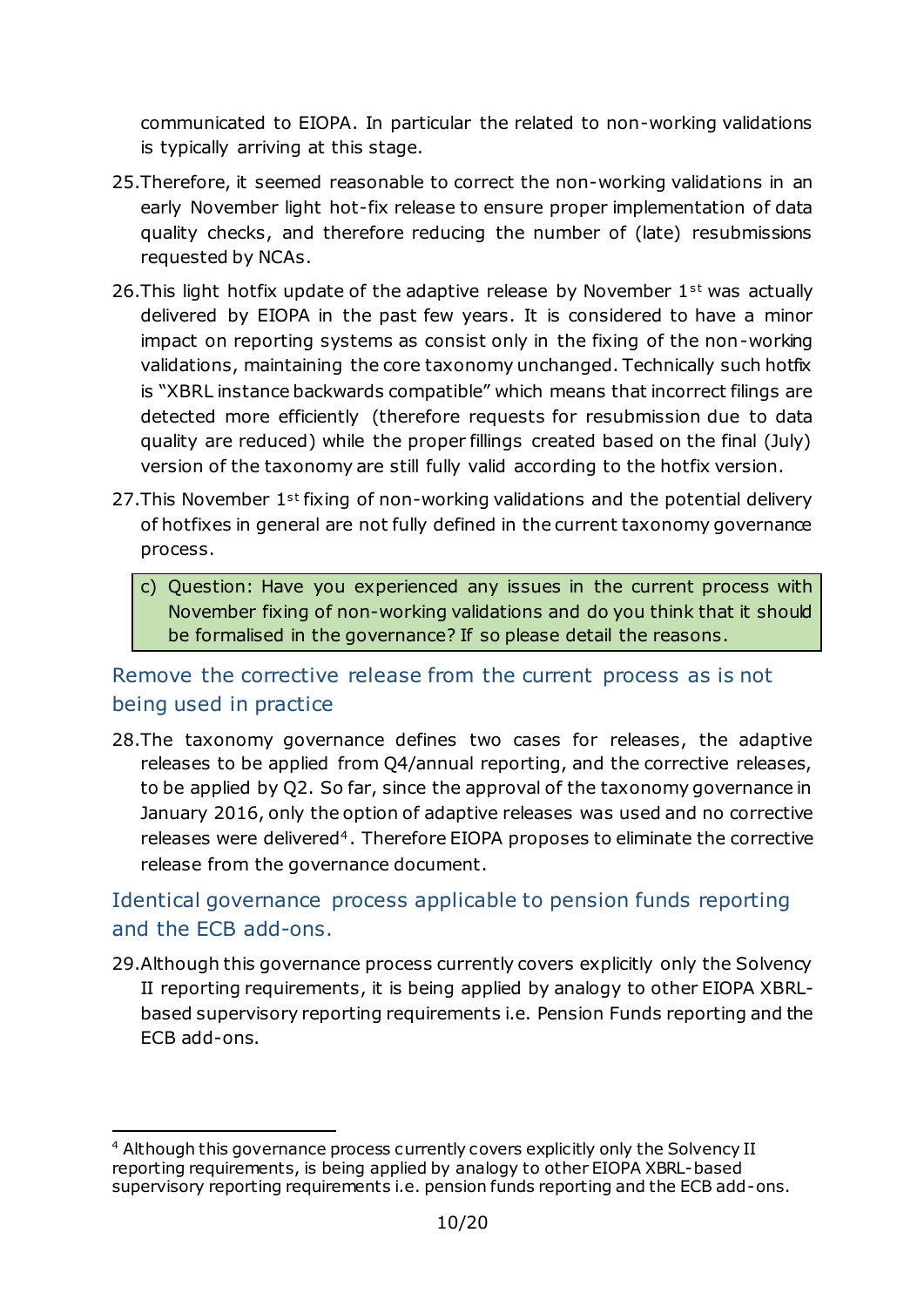#### d) Question: Do you agree that the same taxonomy governance process shall apply to the Pension Funds reporting and the ECB add-ons requirements?

#### **Summary**

On the basis of the above points the reviewed EIOPA taxonomy governance process may be modified as follows - updating the processes in order to accommodate two PWDs with the below timelines:

- Relevant WG discussion of amendments April to September followed by approval process at PSC and BoS (with earlier preparatory work).
- By mid September internal EIOPA delivery of business amendments for consultation (assumes that the following are finalised: relevant business material approved by BoS, DPM Annotated Templates and DPM Dictionary).
- By end-September publication of the business consultation on amendments and the taxonomy PWD1 (the taxonomy without validations).
- Consultation in October-November (8 weeks). For regular amendments 8 weeks has been the standard considering proportionality principle but in case of material amendments a 12 weeks period need to be considered with previous deadlines being adjusted accordingly.
- By mid-March internal EIOPA delivery and the BoS decision on approval of the final amendments (assumes that the following are finalised: relevant business material, DPM Annotated Templates and DPM Dictionary), including the planned updates on list of validations (expressed in EIOPA's validation syntax).
- By end-March publication of the outcome of the business consultation and the taxonomy PWD2 with validations.
- By mid-April PWD2 feedback closes. However, afterwards till mid-may EIOPA will be in a position to address technical corrections (not business changes).
- By first week of May in case that business changes are spotted in the PWD2 run a new BoS processes for the final changes (this is only to be applied if needed and in general the business material changes shall be addressed in February).
- By 1-June publication of final taxonomy version without validations and submission of draft ITS to the COM.
- By mid-July publication of taxonomy validations.
- By November fixing of non-working validations, no updates on templates are made.

e) Question: Do you support the proposed timelines? If you have a strong view please explain it with the reasons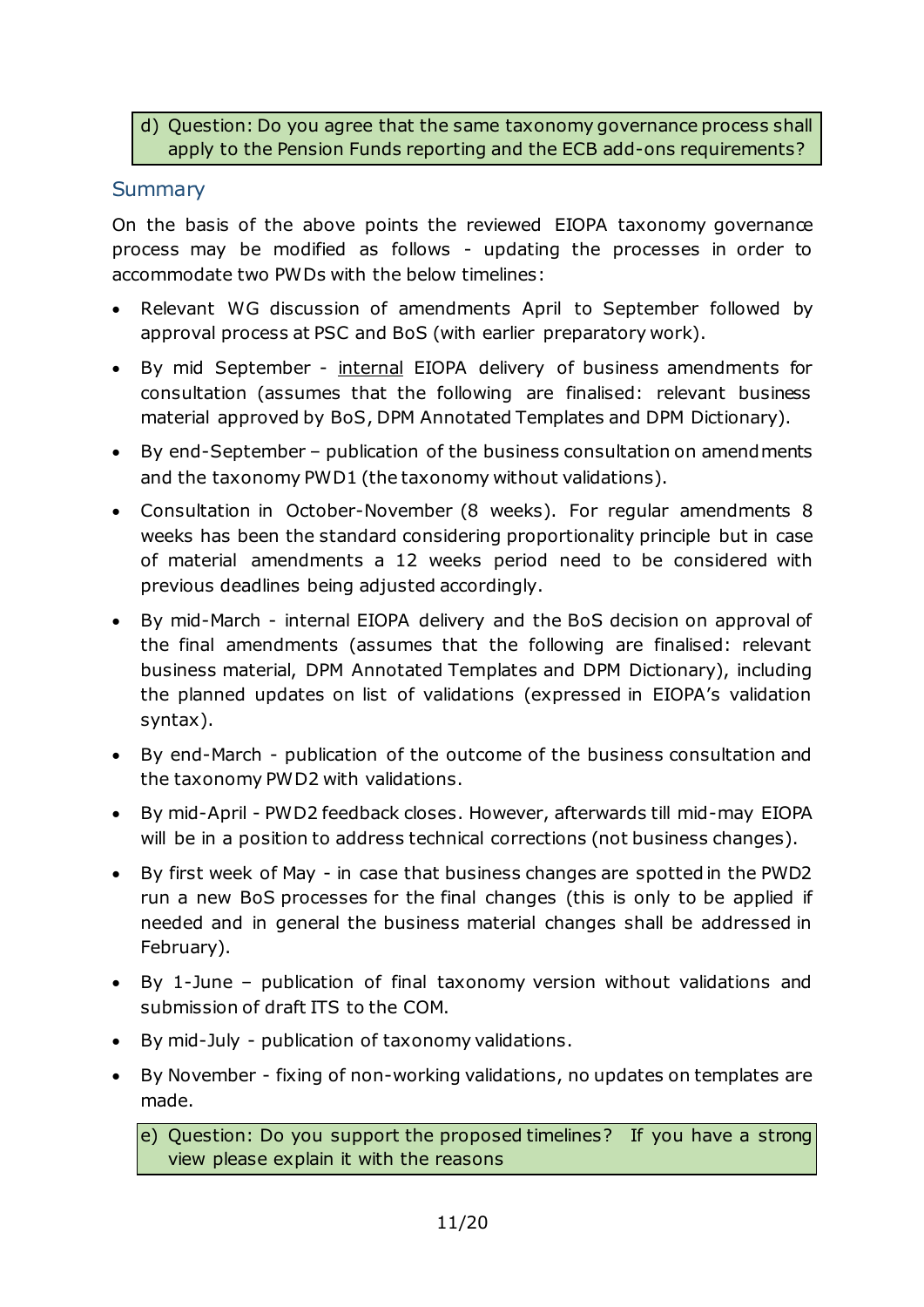## Validations deactivation processes

30.The final list of validations for a taxonomy release is published as a part of the July 15th release package and, in case afterwards non-working validations are detected, they are being fixed in the November  $1<sup>st</sup>$  light hotfix update. It must be noted that the November release affects only the non-working validations that are updated to be correct and no new validations are ever included in the comparing to the July 15th version.

#### No schedule for updates to deactivations

- 31.The process for updating the public list of validations announcing the deactivations is currently performed 'when needed' without any specific schedule. This has led to some concerns expressed by the industry, as there are no fixed dates when the deactivation list is updated. This situation may lead to a risk that the industry makes an effort to satisfy some validations that are internally planned by EIOPA to be deactivated, however the information about this intention has not been published yet nor publicly marked as "Under investigation" (if a validation is identified as potentially incorrect but no decision on deactivation was made in a given release announcing deactivations).
- 32.In addition, EIOPA is receiving repeating questions on the same problematic assertions identified by various users as well as inquiries about the timeline for the next deactivation.
- 33.EIOPA believes that one option to improve this situation would be to plan a fix date of the month to regularly update the list of validations. For example, the first working day of the month.
	- f) Question: Are you in favour of setting a schedule for publication of deactivations? What frequency do you think is most useful (e.g. once a month)?

#### Option to relax the severity in existing validations

- 34.On the technical level, EIOPA applies a mechanism for deactivating assertions that was proposed by the Eurofiling initiative. As described in section VII.3.6.8 of the EIOPA XBRL taxonomy documentation, each taxonomy entry point (e.g. QRS, ARS, QRB, …) references a linkbase file stored in a dedicated location (https://dev.eiopa.europa.eu/Taxonomy/Full/deactivations/{taxonomy version code}) that is replaced whenever there is a need to deactivate a rule referenced by this entry point.
- 35.This mechanism offers the possibility to deactivate validations. However, sometimes there is no need to change the validation but only to relax its severity - from blocking to non-blocking (for example, in case an exception applies only to few companies). Therefore, EIOPA suggest to improve the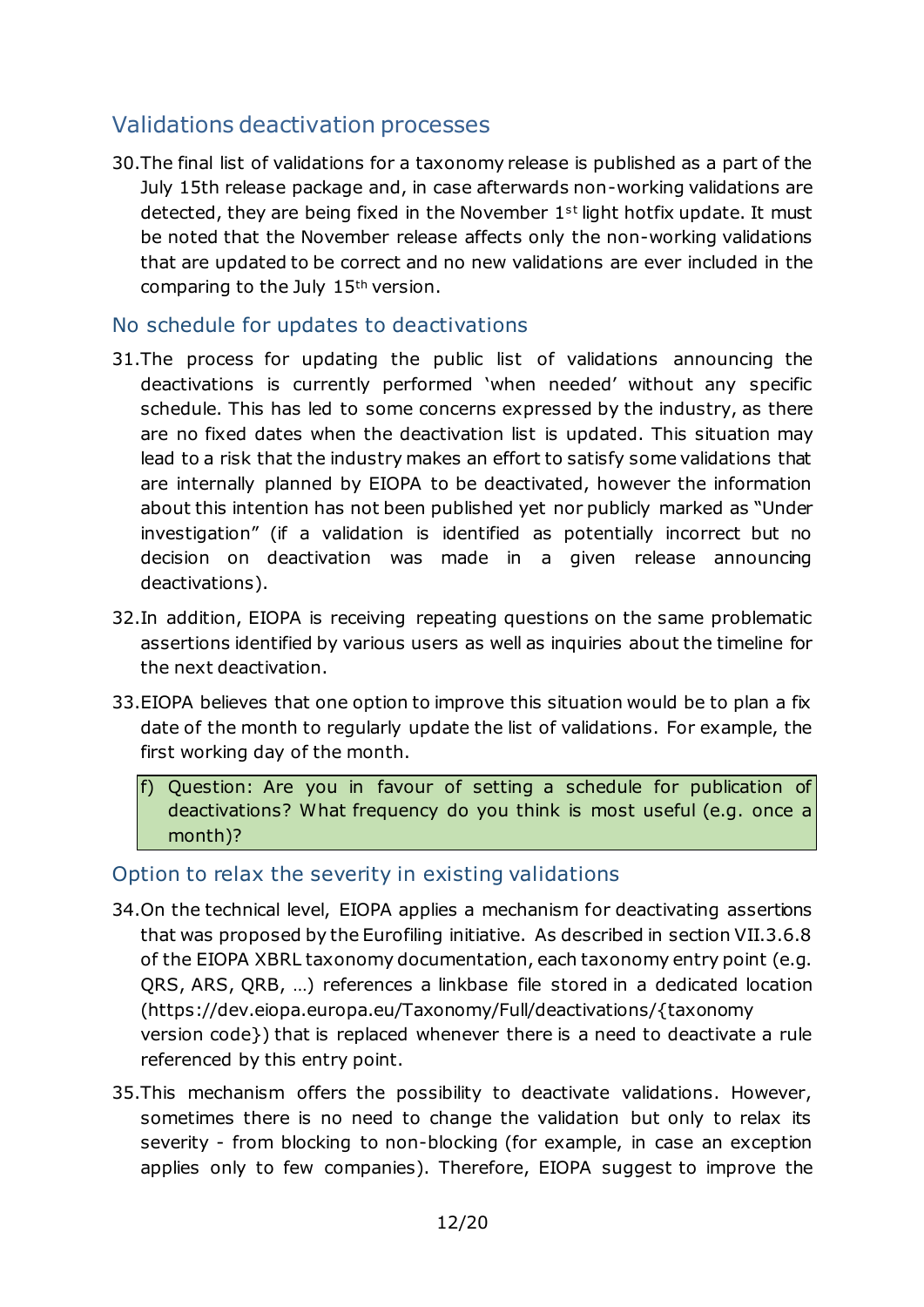mechanism of deactivation to allow, in a similar way, not only to deactivate but also to relax the severity of existing validations.

g) Question: Are you against of relaxing severity (from blocking to nonblocking) instead of deactivating validation rules (after publication of the revised list of validations in November)? If so, explain the reasons and/or alternatives

Option to define the severity based in the logic/data of the validation

- 36.Additionally, other XBRL Formula limitation is that the severity level needs to be established for the whole validation when is defined and it cannot be stablished dynamically based on the reported data. An example of dynamic severity could be: if in the basic information template the type of report is "adhoc" then raise a non-blocking error (warning), otherwise raise error (as regular reports shall fulfil this validation).
- 37.As the XBRL specification does not cover this mechanism of severity of error depending on the reported data the EIOPA could suggest an improvement to the XBRL specifications in this regard. Allowing to define the severity of the error dynamically and which would at least be used reduce/eliminate the current duplication of validations due to the change in severity (e.g. for ad-hoc reporting5)
	- h) Question: Are you against of the option of defining the severity of the error based in the reported data? If so, explain why and potential alternative solutions to this problem.

## Improvement on the definition of validations (list of validations content)

#### Reasons for validations being non-blocking

- 38.Currently, EIOPA differentiates between blocking and non-blocking validations. Validations may be defined as non-blocking for different reasons such as:
	- they are newly created (*input phase*) and EIOPA apply a "prudent" approach on the inclusion to assesses its impact first before making the validations blocking;
	- exceptions occurring in case of a small set of entities (for example run-off business, or particular exemption/authorisation granted by NCAs);

<sup>1</sup> <sup>5</sup> Please note that the need of the current duplication of the ad-hoc reporting validations could be solved with this technical feature, however it does not means that in ad-hoc reporting the NCA may still setting as blocking some of the validations.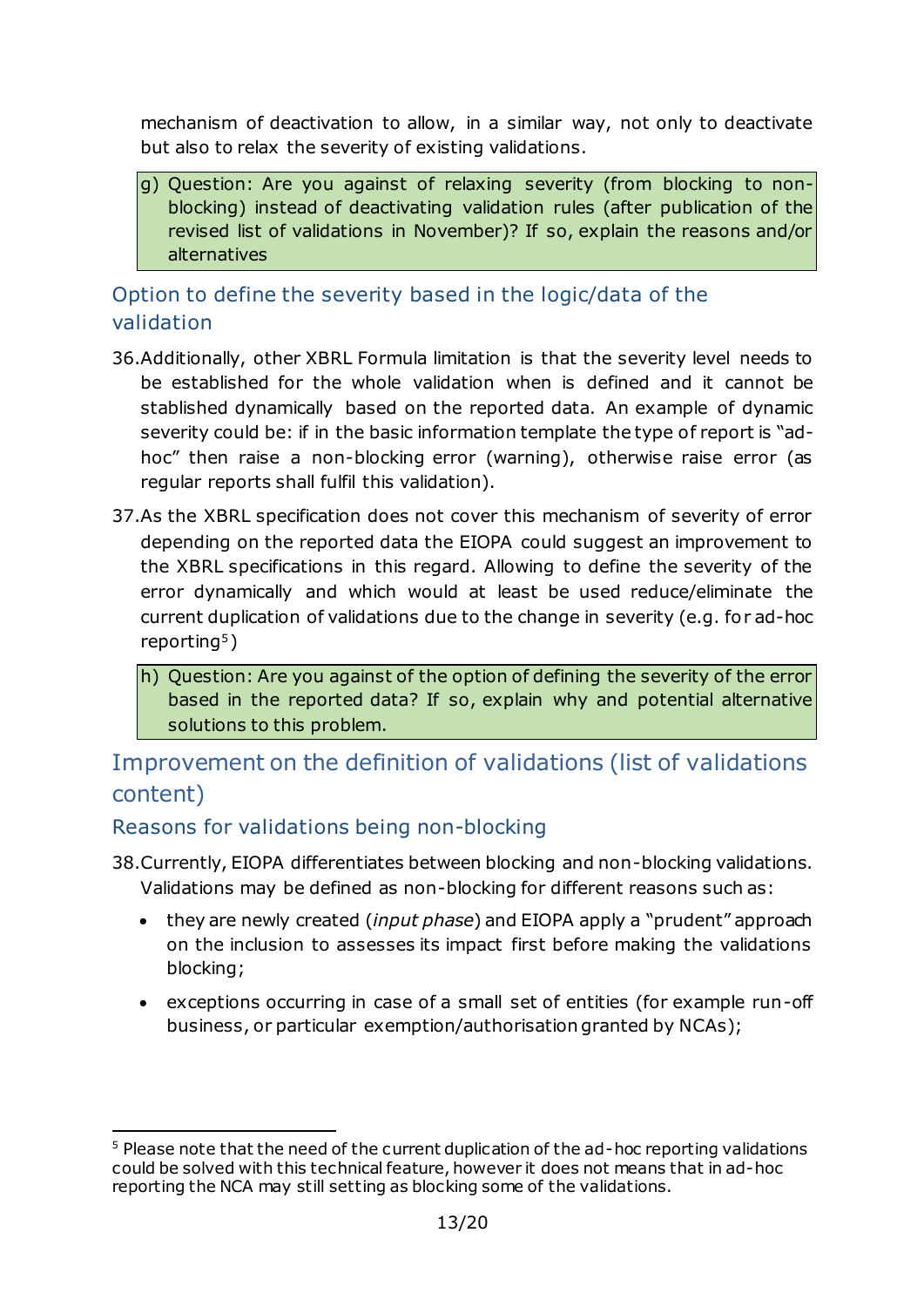- *plausibility checks* where the intention is to warn undertakings for potential data errors (for example a negative technical provisions which is very uncommon but not necessarily be an error in data).
- i) Question: Are you in favour of adding a column/s to the list of validations to document the type and/or the reason for being non-blocking?

### Option to indicate that a non-blocking validation requires a justification in case that is not fulfilled

- 39.In some cases some specific non-blocking validations may require some justification, however currently there is no integrated mechanism in the taxonomy to enables communicating a short description of this reasons attach to the report itself. EIOPA is considering to include a new column in the list of validations to indicate when a validation require a short description within the report in case that are not fulfilled. For example "This validation is not fulfilled because the company is in run-off status" or "This validation is not fulfilled because an undertaking has a special NCA exemption granted".
	- $\vert$ i) Question: Are you in favour of providing a possibility to indicate within the report an explanation when a non-blocking validation was not fulfilled (in a specific table added to the reporting requirements) by the undertaking? Otherwise, please explain your reasons and alternatives

### Validation tolerance level

- 40.The current tolerance mechanism applied by EIOPA is based on the interval arithmetic of XBRL formula specification. Although conceptually pure (in mathematical sense), it has a few drawbacks, e.g.:
	- It is very sensitive to rounding, especially when involving facts from templates requiring high precision (e.g. S.06, S.08 and S.11) which may result in resubmissions that do not significantly increase the quality of the reported data (as errors may not be material in financial terms);
	- It is not easy to explain to users and relatively complex to implement in the IT solutions. This is because the interval arithmetic is based on both – the operation performed and the precision of each fact involved in this operation. The latter is quite often the source of problems, especially when undertakings (due to a misunderstanding of the XBRL rules) declare large numbers to be very precise (e.g. up to cents). This is especially the case of the balance sheet where large decimals set to -4 which allows for tolerance of +/-5000 units, however incorrectly the XBRL report sometimes report the figures with decimals set to 0 and then validations become very strict for this incorrect preparation of the report.
- 41.Increasing the permitted value of @decimals attribute seems to be easiest solution in a short term as it requires the minimal technical change. This may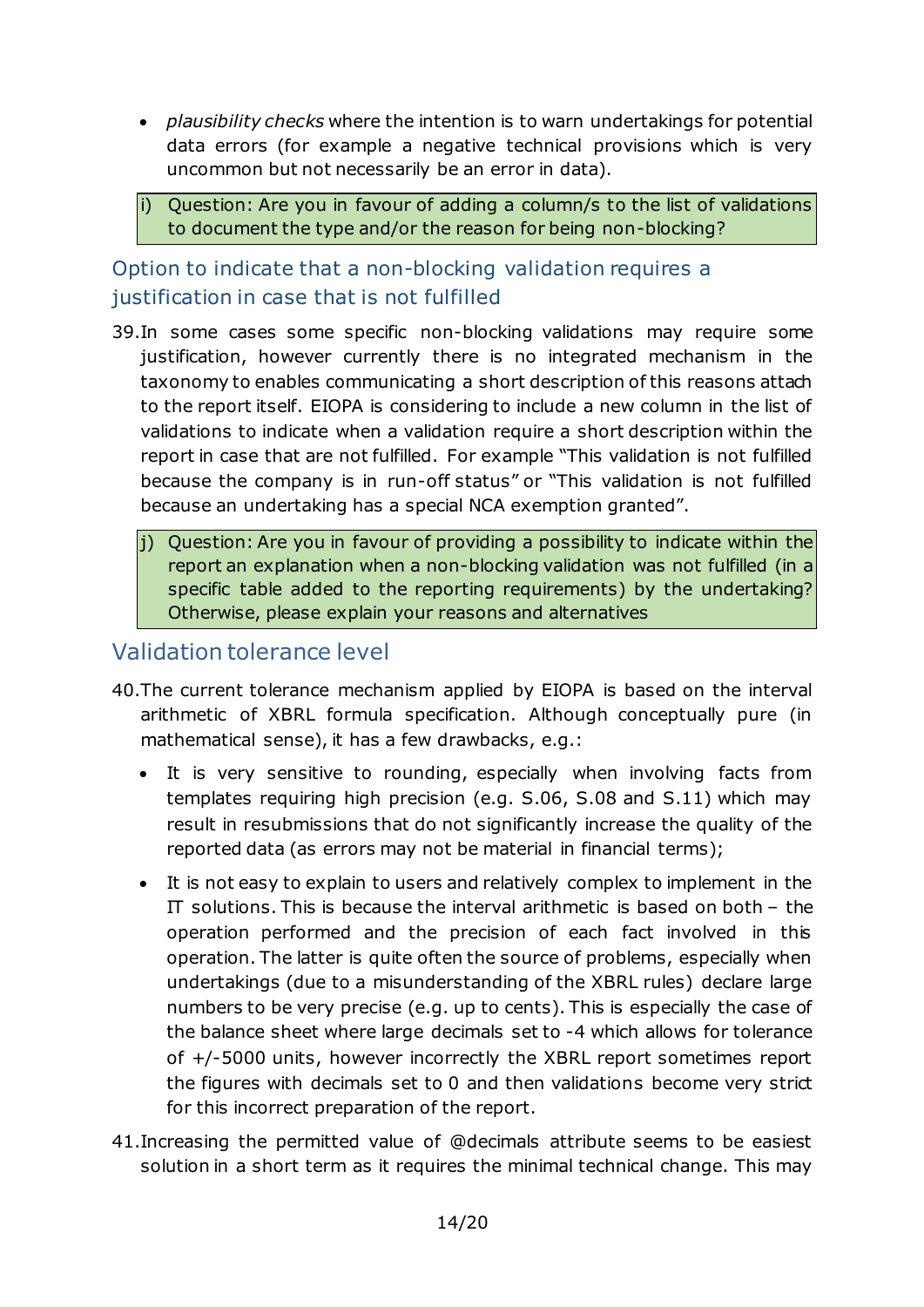also be complemented with filing rules to ensure the proper implementations, ensuring that maximum tolerance is applied by the XBRL engines.

- 42.Alternative, EIOPA could apply a completely different tolerance approach basing it in the Relative Error formula (instead using interval arithmetic using a percentage of margin between the expected/calculated value and reported value with a minimum threshold).
- 43.EIOPA is open to receive more information, evidence and suggestions on how to address this specific topic. More detailed proposals will only be developed after public consultation.

k) Question: Do you think that EIOPA should keep the interval arithmetic tolerance increasing the tolerance margin or do you think that EIOPA should apply relative error? Please explain why you prefer an approach and the tolerance that should be given to it.

### Further cross-NCAs harmonisation of validation rules

- 44.Some NCAs have further added validations to the EIOPA XBRL common Taxonomy on top of the EIOPA validations or have made the EIOPA validations stricter (changing from non-blocking to blocking).
- 45.Similar issue seems to occur to the XBRL Filing Rules. Even if the Filing Rules indicate that the severity of those rules should not be modified by the NCAs, some are. EIOPA is calling for input also in this regard asking for examples of problems and potential solutions.
- 46.This creates issues for cross-border operations of insurers and software providers as they need to deal with the divergences of the implementations.
- 47.EIOPA believes that those divergences could be reduced by two channels:
	- For the validations: creating a common repository of validations including the NCA validation in one EIOPA list. Including the national/s validations in the common list as far as the validations are concerning only EIOPA data of the submitted report (i.e. not using in the validation NCA specific data points). In this approach EIOPA will be strict that common validations included in the taxonomy shall never be modified unilaterally by the NCA (for example changing to blocking a non-blocking rule of EIOPA)
	- For the XBRL filing rules: being more strict on its mandatory harmonisation, preventing to use the EIOPA common taxonomy and at same time modifying its implementation.
- 48.A potential approach to implement this common repository of validations could be to request that the NCA shall "always" incorporate/suggest their current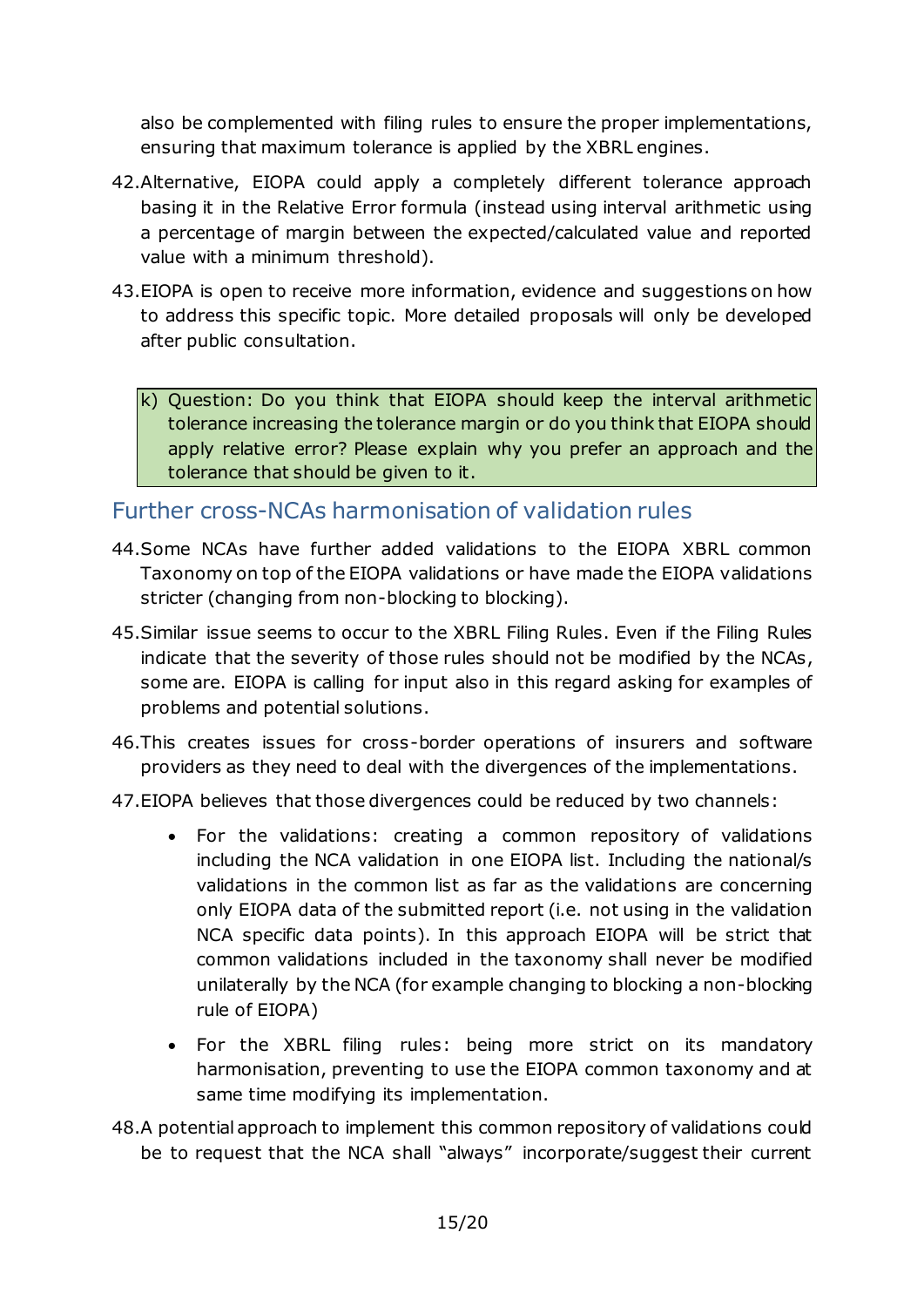extra-validations in the list of validations (for the ones which are concerning only EIOPA data):

- If the suggested validation applies to all countries: include it as a regular validation
- If the suggested validation applies to all countries except few of them (1 to 4 for example): define the validation as blocking with the exception explicitly provided as a list of countries. In general for the countries from the exception list – defining the rule as non-blocking while for the rest of countries would be blocking.
- If the suggested validation applies only to few countries (1 to 4 for example): adding one new validation per country. There should be a specific pattern allowing for identification of such a rule, e.g.: CountryCode + ID defined by the owner NCAs. Such a rule could be documented in a short run and implemented in XBRL a long run (stepby-step approach). This case would also cover for example EIOPA common non-blocking validations that are being modified by NCAs to make them blocking (on the basis that is known that all their national undertakings shall/are fulfilling it). EIOPA would request to create them with specific NCAs codes in order to allow to be blocking.
- If the suggested validation applies to something in the middle (more than 4 countries but with more than 4 countries of exception), the validation could be incorporated as a non-blocking/warning.
- l) Question: Do you agree that EIOPA should review/incorporate in the EIOPA common list of validations the NCAs national validations which are applied to the EIOPA taxonomy common package (i.e. the ones which does not involve specific national extension items)?

### Taxonomy

- 49.The EIOPA Taxonomy is maintained as a "regular basis" up-to-date according to the latest DPM and XBRL technologies developments. As the plan is to keep using those two technologies, the room for changes/improvements is limited to the "flexibility" and potential improvements of these technologies.
- 50.EIOPA is aiming to develop a 2.0 version of the internal solution used to create and maintain the Taxonomy and related artefacts. Including a better integration with the business side preparation of the requirements. Currently EIOPA is using a system inherited from the T4U development which was reusing also the building blocks from the EBA and the DPM Architect from the Bank of Spain. The project is still in the inception phase and EIOPA is considering different options. Logically, the requirements and solutions that could be developed in this project will lead to have means to improve certain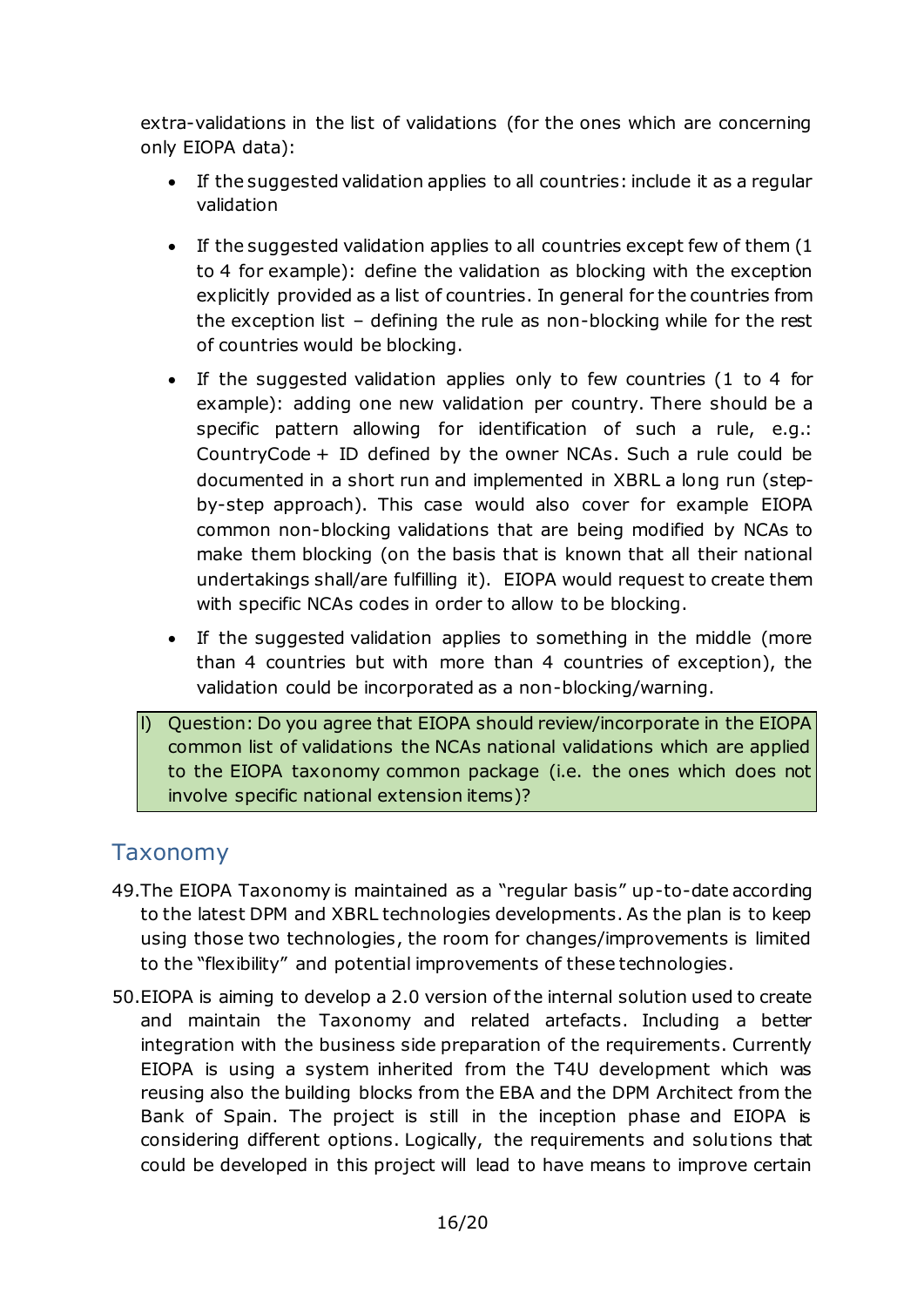aspect or others. In this sense, for EIOPA it is important to receive and analyse in this consultation the feedback regarding the external needs and preferences for the taxonomy users about the improvement of the existing solution.

#### DPM Database improvement

51.One Taxonomy product that is very much used and may make sense to improve is the EIOPA DPM database. This component was implemented in EIOPA following the EBA approach of the database and in the scope of the EIOPA XBRL Tool for Undertakings project (T4U). The tool was published as open source and is no longer maintained by EIOPA, however this database became core part of the Taxonomy development package and is extensively used by Stakeholders. The NCAs are commonly using it in the DWH and also some insurance undertakings and software providers are using this instead of the XBRL taxonomy to create their solutions.

m) Question: Do you make use of the DPM database? If yes for what purposes?

n) Question: Do you think an improvement of the DPM database, in particular to manage/map better the datapoint ID and the datapoint versioning across taxonomy releases and to be able to have/publish more than one taxonomy version within the same DPM database (including the form of delta) would be beneficial?

#### Taxonomy Version numbers

52.EIOPA may take the opportunity to address within the 2020 review the topic taxonomy versioning numbering system. Instead of taxonomy publication dates, it may be based on calendar years  $+$  type of release (for example "2019.PWD", "2019", "2019.HF" - if published). This detail, even small, may facilitate the communication of taxonomy releases and applicability date.

#### **Translations**

- 53.One of the aspects which have being requested several times by taxonomy users is the translation of the taxonomy to all European languages and the integration of the business logs into the annotated templates, DPM database and in XBRL reference linkbase. This requires a considerable effort for the main reasons provided below:
	- The tooling for the process need to be the technically integrated regarding the developments and needs to be able to handle all the needed information. For example the annotated templates may reach the limits of Excel.
	- The package translated is already very large 6000+ pages for the 22 languages. Furthermore the translation and the technical means of it (PDF) are provided by EC services, meaning that is also not directly managed by EIOPA which requires of more synchronization effort.
	- The translated package is incomplete as only ITS are translated but not other business materials like BoS decisions (e.g. Pensions funds reporting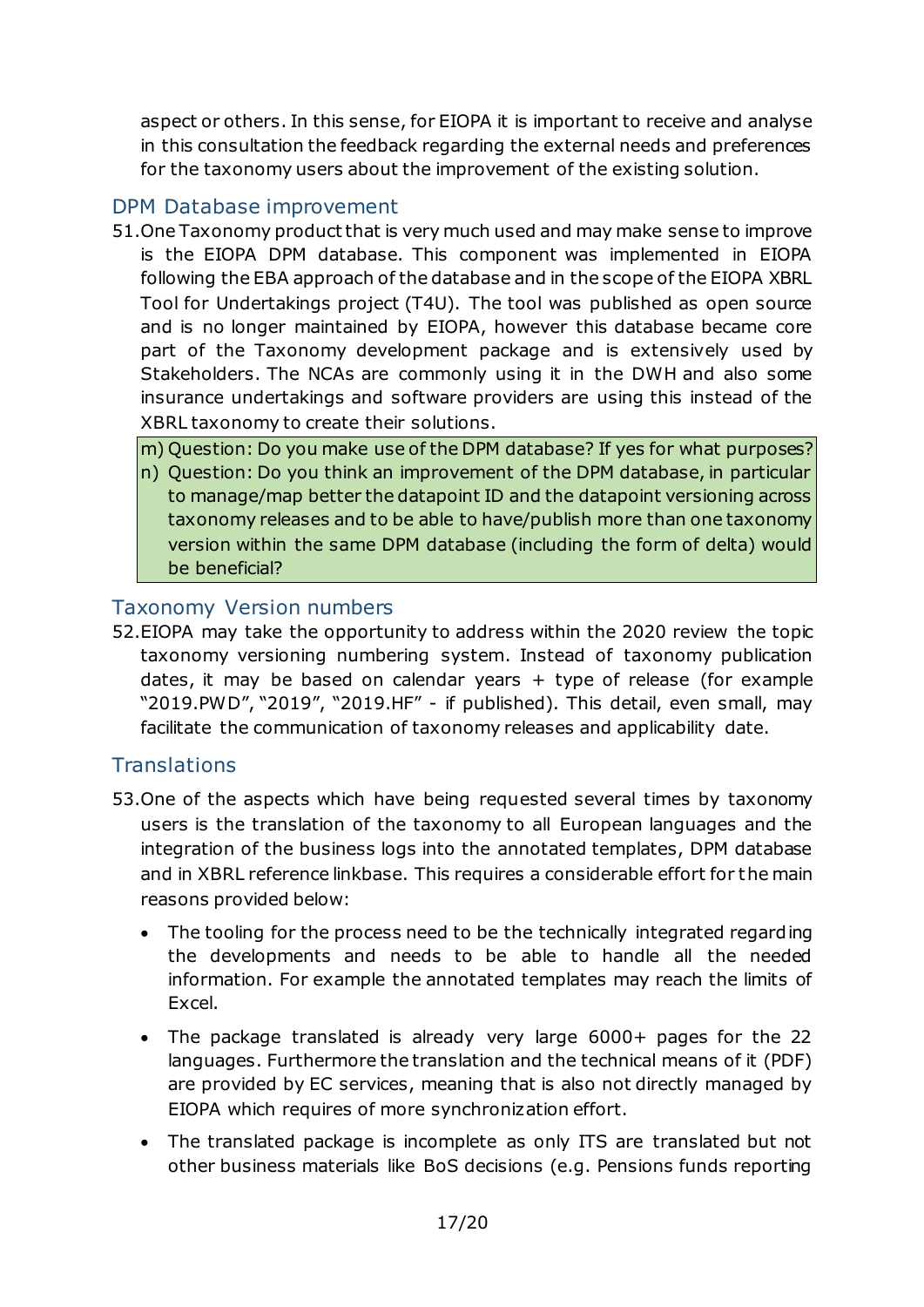requirements). Similar case apply to the DPM dictionary which is not translated. Therefore the tooling should also contemplate the option of NCA´s providing extra translations.

- 54.EIOPA may try to look for the resources to provide translation of the taxonomy to all European languages. At least till the extend that legal texts are translated. Publication of such an enriched package may be done afterwards the regular taxonomy in English. It must be taken into account that timelines would have external dependencies.
- 55.EIOPA may try to look for the resources provide the integration of the business logs in the annotated templates as XBRL reference linkbase. Publication of such an enriched package may be done afterwards the regular taxonomy in English. It must be taken into account that timelines would have external dependencies.
	- o) Question: How important/beneficial you consider that would be to have the taxonomy translated? In particular consider to measure aspects related with implementation costs and the data quality.
- 56.The changes identified are mostly linked to the result of this consultation therefore more detailed proposals will only be developed after public consultation.

### Technical improvement of the Public Disclosure package

- 57.One of the aspects that EIOPA aims to promote is the structuring and accessibility of the public disclosure data. Currently the public disclosure data is only required to be published electronically in the website of a given insurer and in practical terms this has the following two main drawbacks:
	- It could be quite challenging and time consuming to reach the report in the insurer website. In particular, if for example someone needs to access several reports to do market studies.
	- The electronic format normally used is pdf and sometimes in the form of scanned imaged. This means that the information is not machine readable at all, even for the structured data templates required by the regulation. This highly affects the usage of the information, in particular for comparison of data between reports across time or insurers.
- 58.EIOPA included the public disclosure structured templates as a part of the package modelled within the taxonomy using the DPM architecture6. The taxonomy is covering this requirements even they are not currently required to be published in this format. Furthermore, for undertakings reporting in XBRL (large majority) the process of generating the public disclosure instances from

1

<sup>6</sup> Comparing to ITA architecture applied for instance in case of the European Single Electronic Format.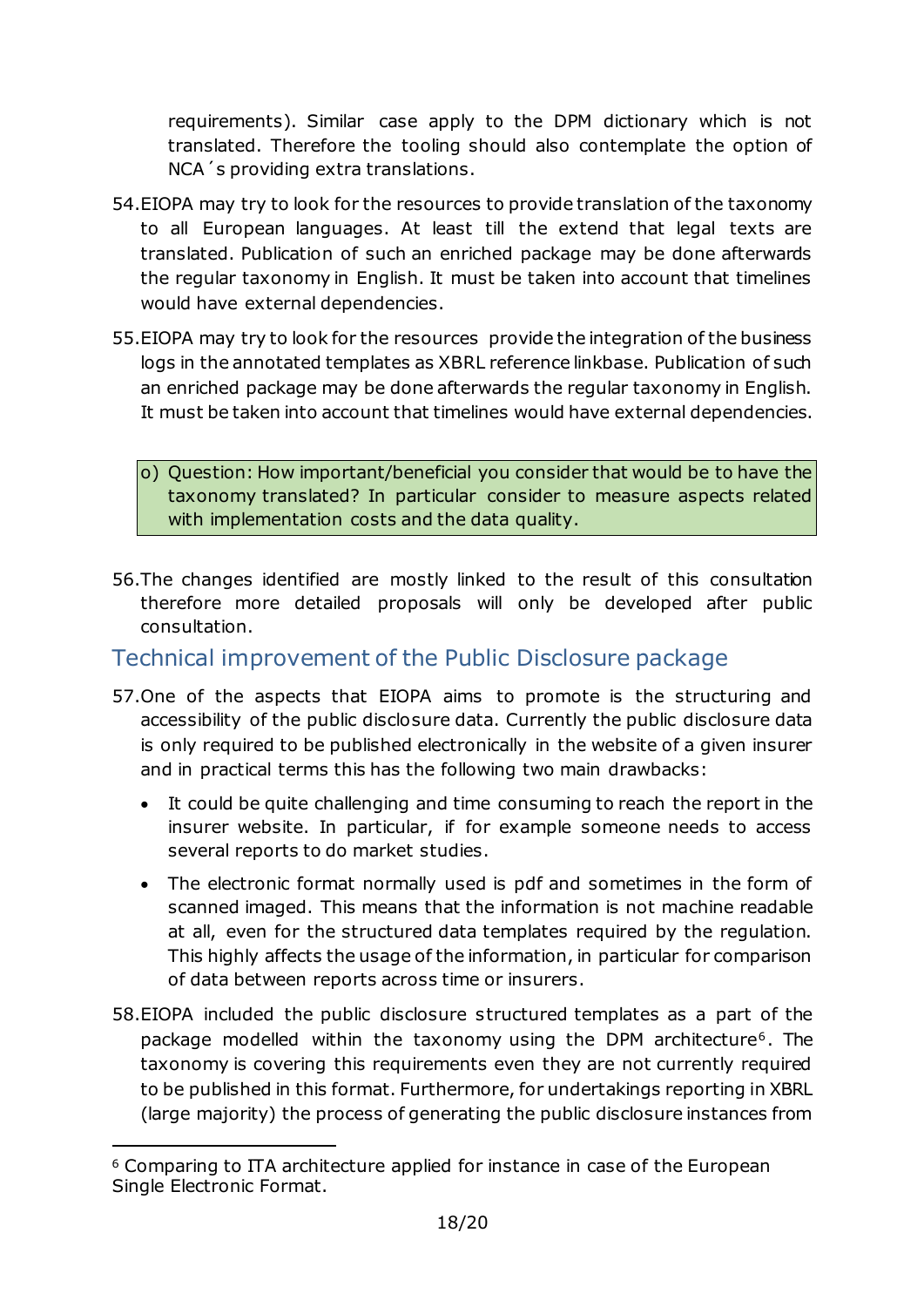the Annual Reporting requires of minimum effort (for example using XBRL conversion formulas for automatic generation of the report).

- 59.Other authorities like ESMA have developed on the basis of the IFRS XBRL taxonomy, Transparency Directive and the European Single Electronic Format technical means to promote the accessibility and structuring of the public disclosure data. In this case with the legal requirement of using of iXBRL and national repositories for publication.
- 60.EIOPA is considering the following options for the structuring of the public disclosure package:
	- 1) Keep the current situation;
	- 2) Request to publish the structured quantitative templates in XBRL. This is on top of the current public disclosure in "free electronic format" (pdf or similar);
	- 3) Request to publish the public disclosure structured quantitative templates in XBRL including in it also some small parts/key elements relevant narrative information on top of the structured disclosure templates. For example adding a Basic Information template with key elements, like company name, LEI, information if the document is audited, the name of the auditor and maybe a brief resume of the narrative report. To publish those reports in XBRL format on top of the current public disclosure in "free electronic format";
	- 4) Request to publish the structured quantitative templates in XBRL and the SFCR in a structured pdf format.
	- 5) To require a single, electronic and machine readable report. Applying for example a similar approach to the one implemented by ESMA for ESEF (iXBRL).

Note that all these options, except the first one, would involve amendments in the Solvency II Directive and/or the Delegated Regulation.

| <b>Option</b> | <b>Pros</b>                                                                            | Cons                                                                                                                                                                                                                                                                                             |
|---------------|----------------------------------------------------------------------------------------|--------------------------------------------------------------------------------------------------------------------------------------------------------------------------------------------------------------------------------------------------------------------------------------------------|
|               | No effort<br>$\bullet$                                                                 | The information is less accessible and the use of it<br>more expensive. The efficiency of the regulatory<br>compliance would not be improved in this regards.                                                                                                                                    |
| フ             | Quantitative data available for automated<br>$\bullet$<br>analysis (structured format) | Additional<br>reduced<br>but<br>much<br>effort<br>for<br>$\bullet$<br>undertakings to prepare XBRL reports based on<br>regulatory reporting in XBRL.<br>Minor effort for EIOPA (which would mainly need<br>$\bullet$<br>to provide the conversion formulas to facilitate the<br>report creation) |

EIOPA summary the PROS and CONS of each option as following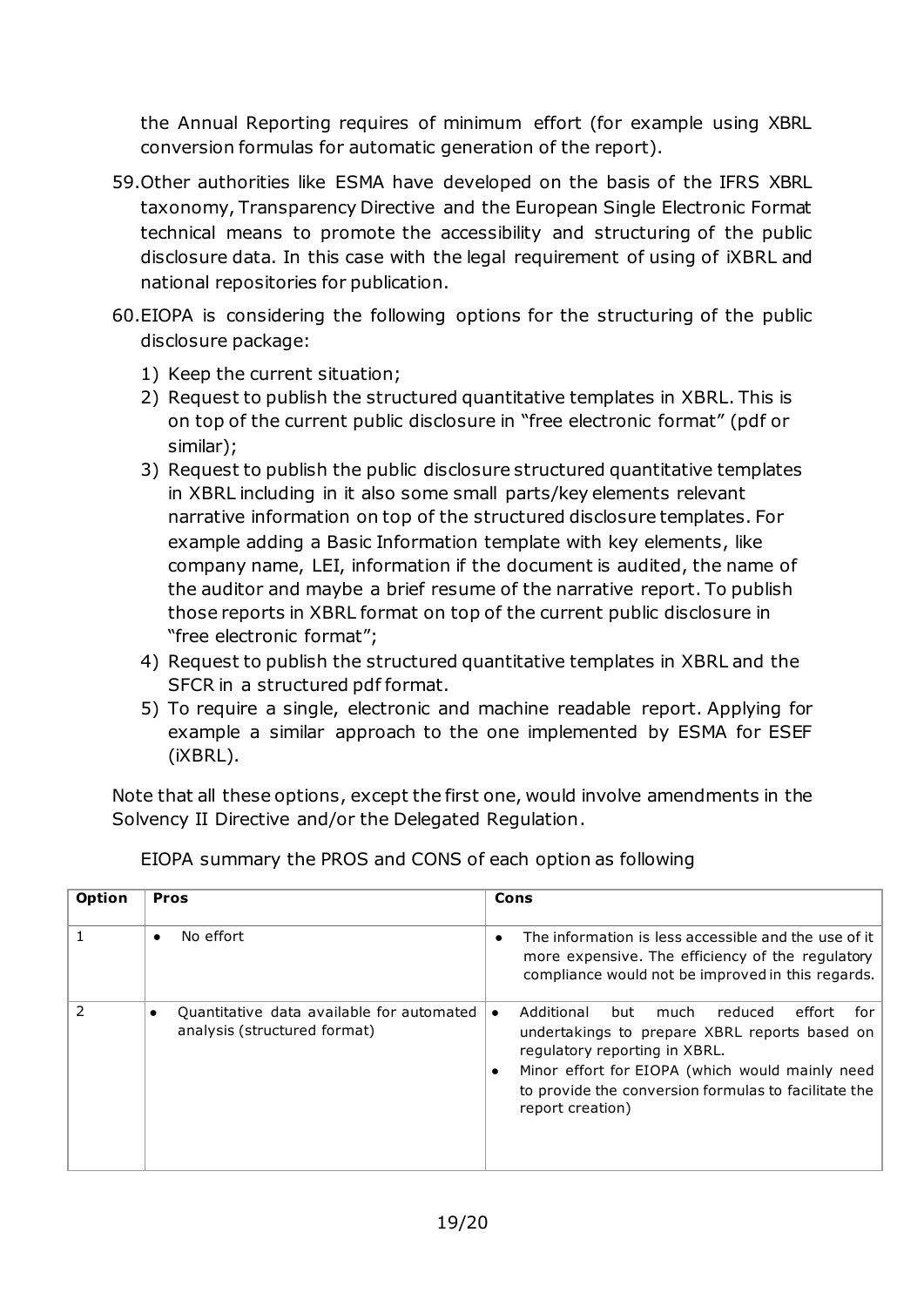| 3              | Quantitative data available for automated<br>analysis (structured format)<br>Some key elements of the narrative<br>$\bullet$<br>reporting would be also available in a<br>structured<br>format<br>promoting<br>the<br>accessibility to the information                                                                                                                                                                         | Additional effort for undertakings and potentially<br>$\bullet$<br>additional costs. However if the incorporation of<br>key elements is small the effort should be also<br>small.<br>Relatively minor effort for EIOPA to develop<br>$\bullet$<br>further taxonomy as the intention is structure only<br>small parts of the narrative information/key<br>elements.<br>Need to consider potential extension of the<br>$\bullet$<br>taxonomy by undertakings |
|----------------|--------------------------------------------------------------------------------------------------------------------------------------------------------------------------------------------------------------------------------------------------------------------------------------------------------------------------------------------------------------------------------------------------------------------------------|------------------------------------------------------------------------------------------------------------------------------------------------------------------------------------------------------------------------------------------------------------------------------------------------------------------------------------------------------------------------------------------------------------------------------------------------------------|
| $\overline{4}$ | Quantitative data available for automated<br>$\bullet$<br>analysis (structured format)<br>Qualitative data would be also available in<br>structured format promoting the<br>$\overline{a}$<br>accessibility to the information                                                                                                                                                                                                 | Additional effort for undertakings and potentially<br>$\bullet$<br>additional costs but considering a structure pdf the<br>effort should not be material.<br>Need to consider potential extension of the<br>$\bullet$<br>taxonomy by undertakings                                                                                                                                                                                                          |
| 5              | Single human readable report containing<br>the entire public disclosure and structured<br>data<br>Quantitative data available for automated<br>$\bullet$<br>analysis (structured format)<br>Extensive data available that supports<br>$\bullet$<br>analysis including the machine processing<br>of narrative reports (depending<br><b>on</b><br>approach for mandating extension and<br>complete tagging of the entire report) | iXBRL tagging of multidimensional (DPM) models<br>$\bullet$<br>such as EIOPA taxonomy may be difficult in<br>practice (this would be the first case)<br>investments for<br>EIOPA, NCAs<br>Bia<br>and<br>$\bullet$<br>undertakings (more leverage investments for<br>those which are under ESEF regime as they<br>already have to prepare <i>iXBRL</i> reports for this<br>regulation)                                                                      |

p) Question: Which of the options do you consider more adequate for the review of the technical means of the Public Disclosure package? Please explain your reasons and provide information on expected costs when possible.

- 61.Additionally, EIOPA is also considering two complementary options to ensure easy access to the reports.
- 62.To request the undertakings to inform in the regulatory reporting the two direct URLs (for XBRL and PDF) where the public disclosure report can be automatically downloaded. EIOPA or NCAs may publish these direct URL in their websites in order that interested users can access it directly (without having to surf within several issuers websites). Basic requirements in terms of availability of files should be set. Note that this option would involve amendments in the Solvency II Directive and/or the Delegated Regulation.
- 63.To make available via NCA or EIOPA website a repository of Public Disclosure Reports. This would imply also to derivate the data from the regulatory reporting or to set collection mechanism for those reports between the undertakings and NCAs in a similar way that currently is applied for the rest of the XBRL regulatory reporting. Note that this option could involve amendments in the Solvency II Directive and/or the Delegated Regulation.